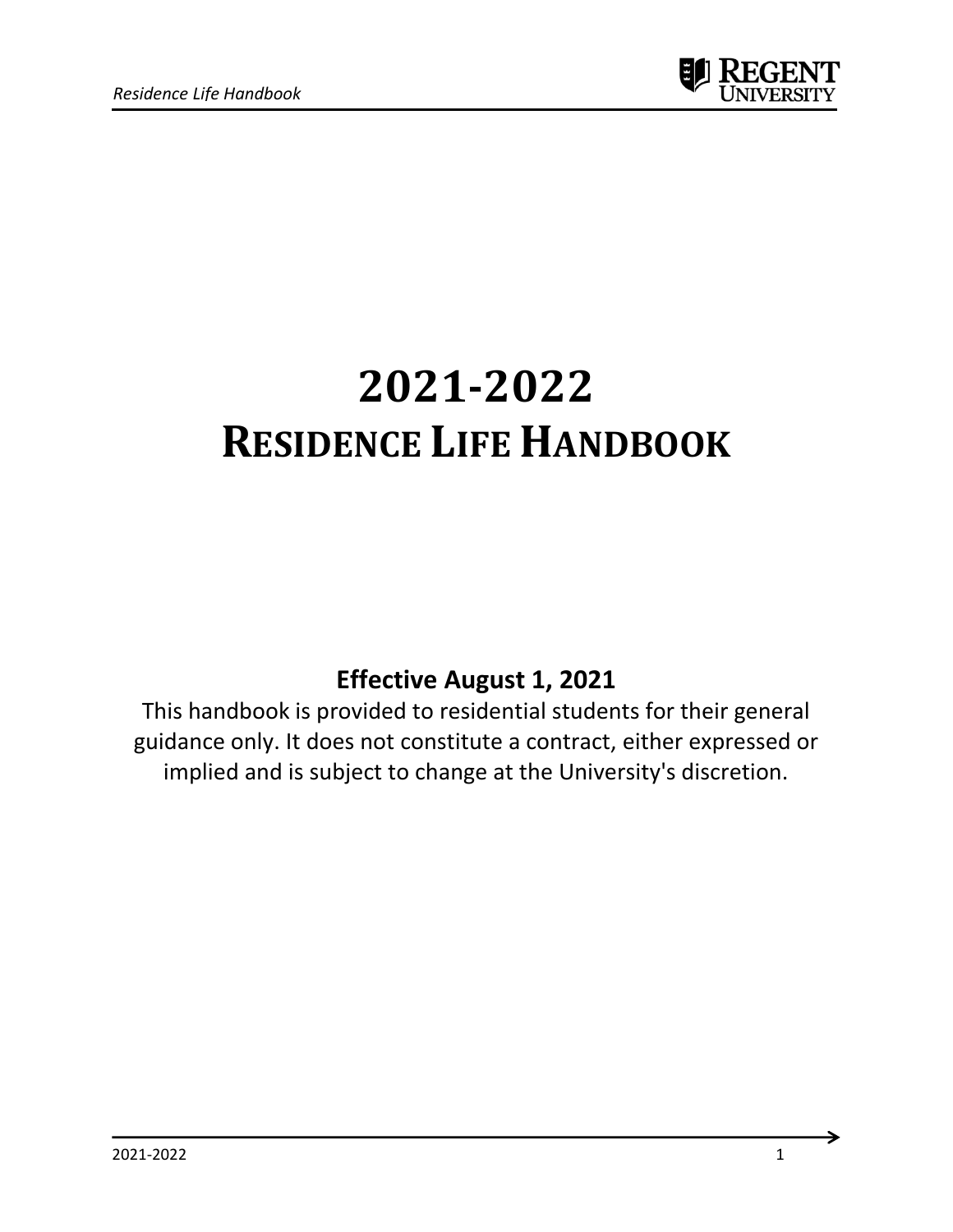# **WELCOME TO OUR COMMUNITY**

Regent Commons & Regent Village Residents,

On behalf of the entire Regent University campus, welcome home to campus housing! Whether joining us for the first time or a resident of multiple years, we trust you will find much success, growth, and fellowship as a part of this Christian academic community.

The Regent experience can be especially beneficial to residential students. From your convenient location near academic and support buildings to residing in safe and well-maintained buildings, we know the residential experience will enhance all your academic and spiritual endeavors here on-campus.

Beyond just making a home here, however, we hope you will reach out and engage your fellow residents and take advantage of all the social, educational and cultural benefits of living on-campus. The Regent residential campus is a wonderfully diverse one housing nearly a thousand undergraduate and graduate students. We encourage you to meet and interact with as many of these fellow residents as possible. Some are classmates and some are in entirely different degree programs. All, however, represent fellowship and friendship waiting to happen. Join a Life Group. Participate in Intramural Sports. Take in a theatrical performance together. Ask Residence Life staff about upcoming programs. Join or create a student organization. In short: we encourage you to get involved in the life of your campus both inside and outside of the classroom.

The Residence Life Handbook you are reading contains much useful information and many important resources for making your residential experience a successful one. From a look at the academic year calendar to important policies and procedures applicable to all campus residents, this handbook is vitally important to ensure the most successful on-campus living experience possible.

If we can be of any assistance in further clarifying or explaining any of the information in this handbook please do not hesitate to contact us at [studenthousing@regent.edu](mailto:studenthousing@regent.edu) or 757-352- 4890.

Regards,

The Residence Life Team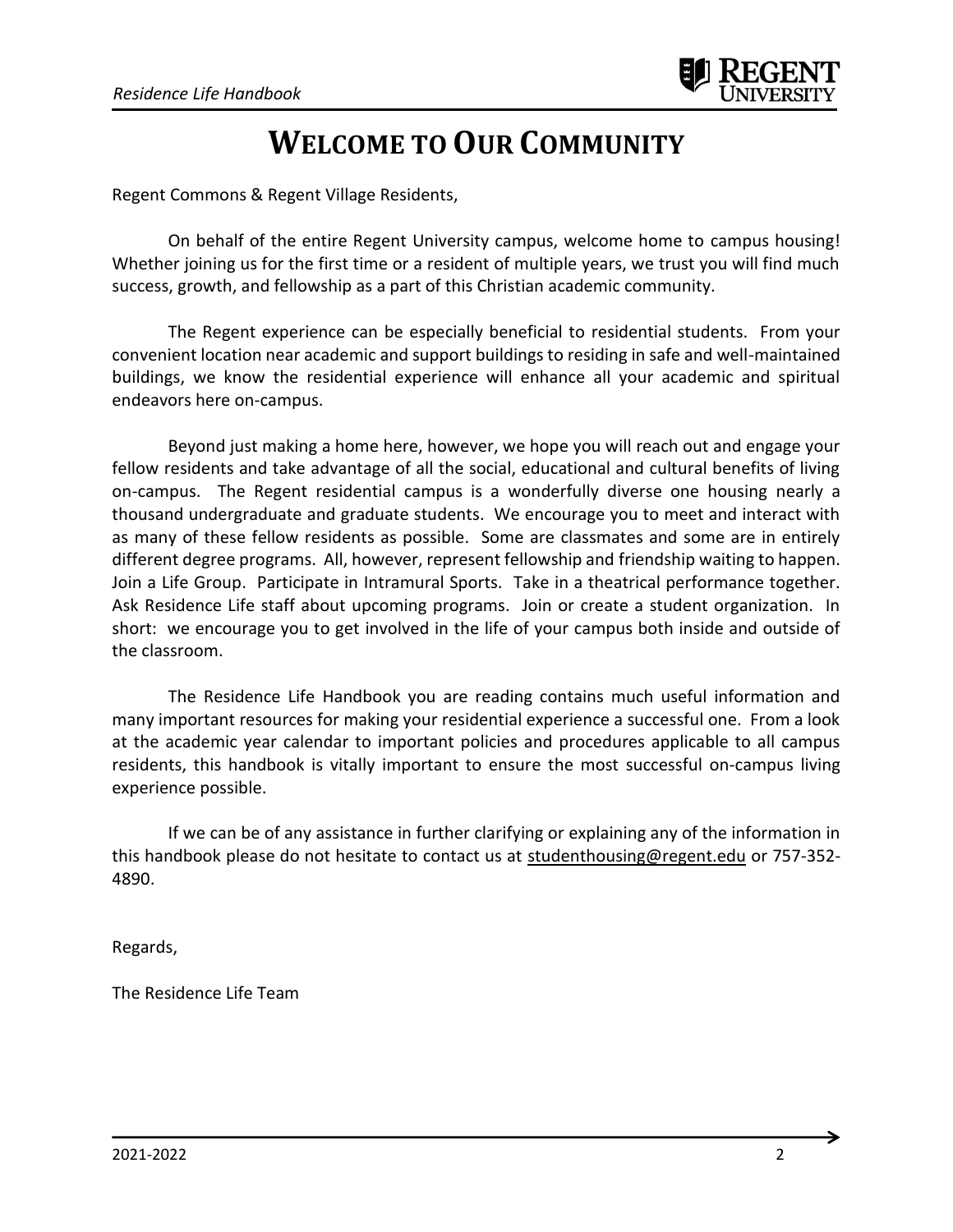# **TABLE OF CONTENTS**

| Welcome                                                 | $\overline{2}$ |
|---------------------------------------------------------|----------------|
| <b>Table of Contents</b>                                | 3              |
| Residence Life Mission Statement                        | 4              |
| A Community of Believers And The Community of Believers | 4              |
| Residence Halls vs. Dorms & Apartment Complexes         | 5              |
| <u>Residence Life Staff Descriptions</u>                | 6              |
| Residence Life Organizational Chart National Chart      | 7              |
| Residence Life Services <b>Example 2014</b>             | 8              |
| Residence Hall Policies                                 | $9 - 28$       |
|                                                         | $29 - 30$      |
| <b>Fire Safety Information</b>                          | <u>31</u>      |
| <b>General Safety Information</b>                       | <u>32</u>      |
| Finding Common Ground: "How-To" For Roommates           | $33 - 34$      |

→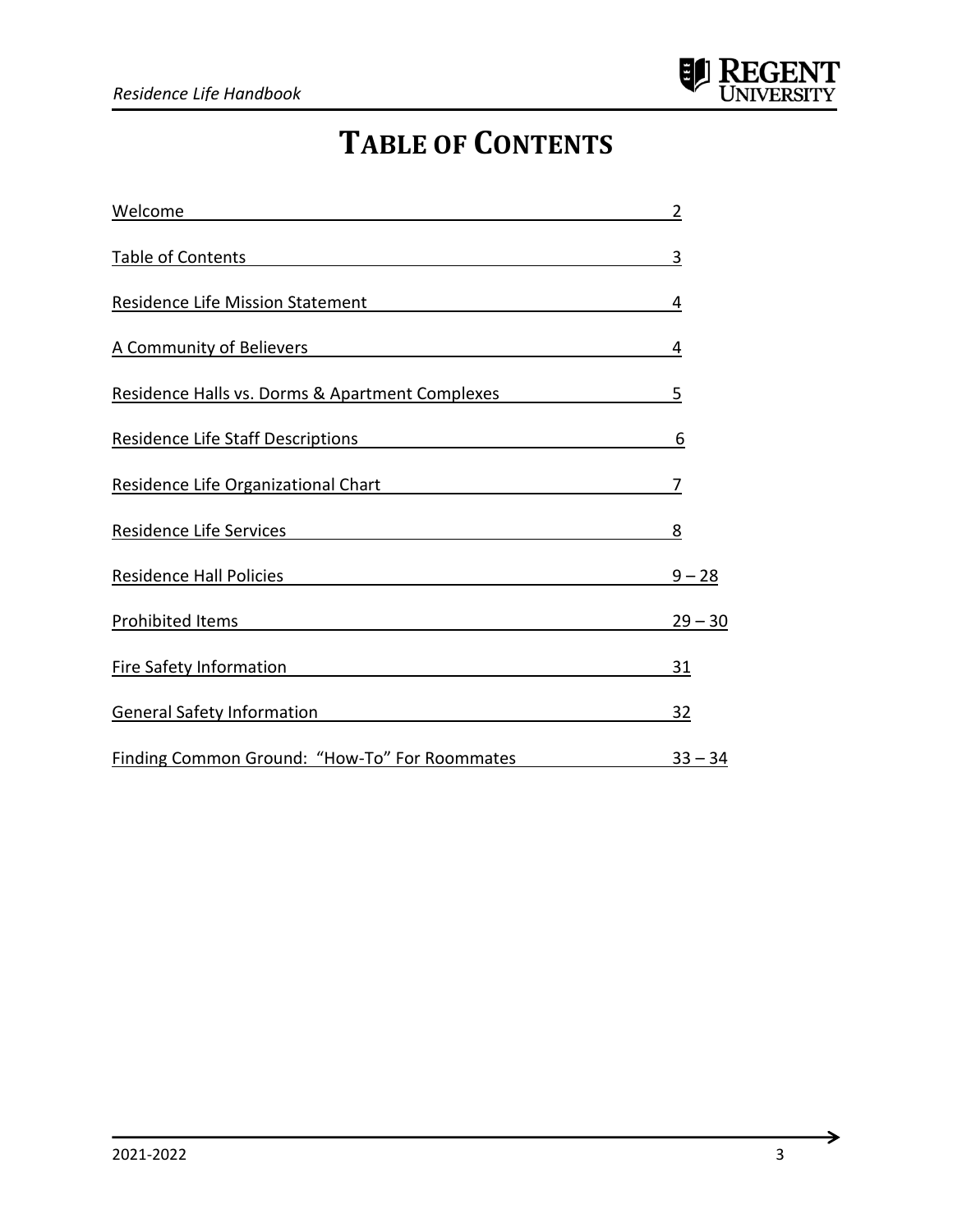

# **MISSION STATEMENT**

*It is the mission of Residence Life to provide students with a positive, safe, and engaging residential experience that is conducive to academic excellence, individual accountability, community development, and living a Christ-centered life.*

# **A COMMUNITY OF BELIEVERS**

*"And all that believed were together…" –Acts 2:44*

In addition to providing a positive, safe, and engaging residential experience for students and their families, the Office of Residence Life strives to promote a residential community that is both supportive and reflective of the biblical principles upon which Regent University is based. In our residential communities, you will discover ample opportunities for fellowship with Christfollowers who are following God's professional and academic callings for their lives.

> *"How good and pleasant it is for brethren to dwell together in unity." –Psalm 133:1*

To ensure all residents living in campus housing have a positive and beneficial residential experience, it is the expectation of Residence Life and Regent University that all residential students and their families strive to uphold the policies set forth in this handbook and in the Regent University Student Handbook. If you have any questions or concerns related to Residence Life policies, please contact a Residence Life staff member. We are here to assist and encourage you as you pursue an outstanding Christian education at Regent University.

*May the Lord bless you as you follow His path for your life!*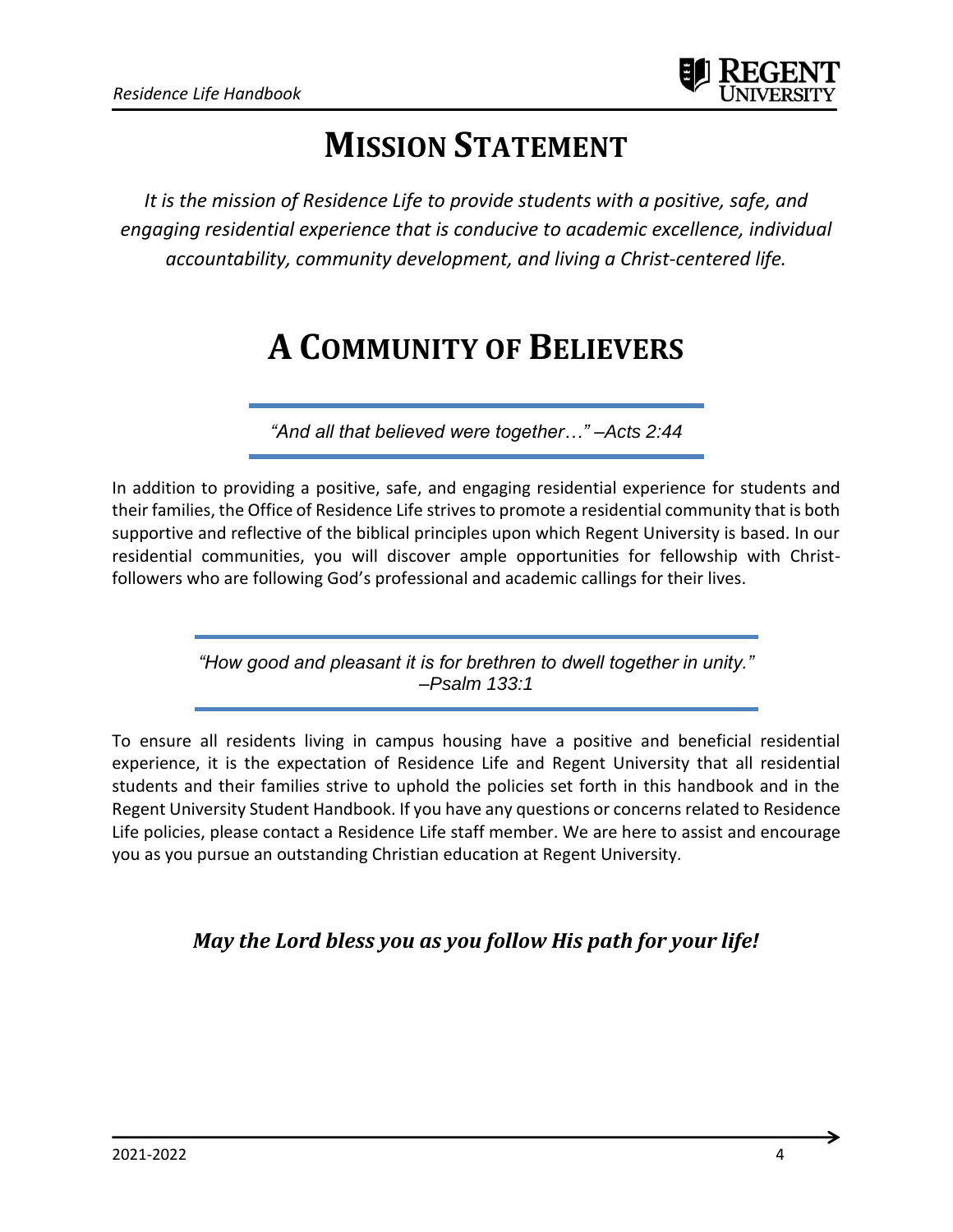

# **"RESIDENCE HALLS" VS."DORMS"**

At Regent, we don't have "dorms" and "apartment complexes." **We have Residence Halls!**

What's the difference? Physically, there is no difference. All 3 names can refer to buildings (Regent Commons & Regent Village) that house students on the Regent campus.

Philosophically, however, the differences couldn't be greater…

- ❖ A "dorm," short for dormitory, is simply a place for students to sleep and store their belongings.
- ❖ An "apartment complex" conveys that Commons or Village residents live off-campus in a nonacademically focused private housing area.
- ↑ A "residence hall" is a dynamic facility that doubles both as a brick & mortar home for students and as a community in which they live, interact, grow, mature, explore, and apply lessons learned in the classroom.



(Credit for origination of acronyms to Jerry Roeder & MariAnn Janessa-Hunter.)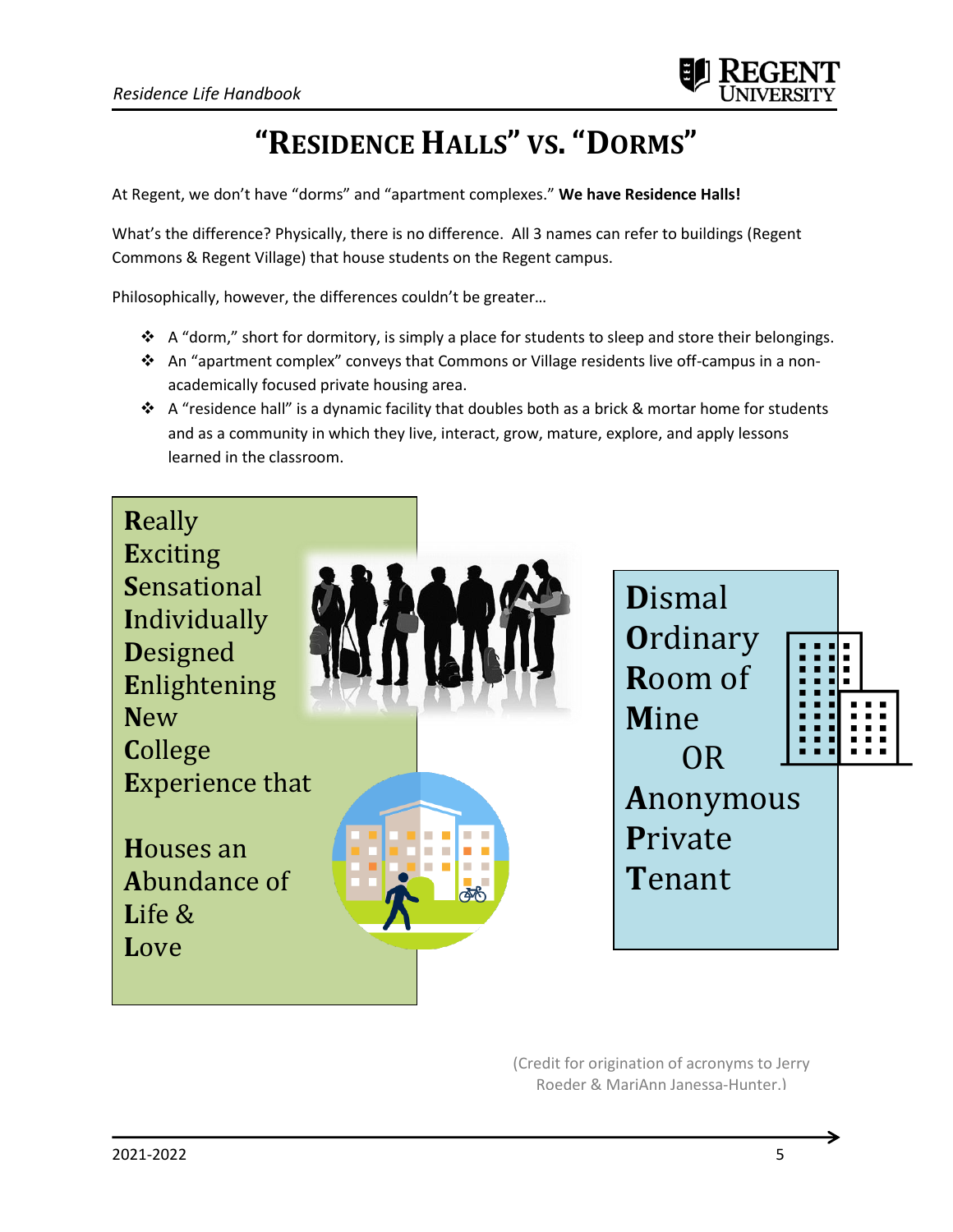

# **RESIDENCE LIFE STAFF**

The following is a description of some of the key Residence Life staff positions that can provide assistance or answer questions concerning your residential experience.

**ASSOCIATE VICE PRESIDENT (AVP) FOR STUDENT LIFE** - Responsible for the overall direction and leadership of Residence Life. Supervises the administrative staff in the Commons and Village Offices. Serves as the Chief Judicial Officer for Regent University. Additionally oversees the Shuttle Service, Health Center, Office of Counseling & Disability Services, Office of Student Activities & Leadership, Bookstore and Gift Shop.

**Director of Residence Life (DORL)** – Full-time professional responsible for the University's on-campus housing experience and operations, including, but not limited to administration, programming/community development, policies, services, communications, and personnel. The DORL oversees the Resident Directors (RDs) and Resident Assistants (RAs). The DORL adjudicates conduct cases occurring in and around the residential areas. He/she serves in an on-call capacity, second to RAs and RDs. The DORL oversees recruitment, selection, professional development, and evaluation of all residence life staff.

**RESIDENT DIRECTORS (RDs)** - RDs are full-time Regent University students who oversee a residence area. RDs work with RAs to facilitate an environment within the residence hall community that promotes the educational experience of residential living. RDs articulate to residents the philosophy and policies of Residence Life and the University.

**RESIDENT ASSISTANTS (RAs**) – RAs are full-time Regent University students who both work and live in campus housing. RAs strive to promote and build community in the residence halls through regular programs, events, floor meetings, etc. RAs also respond to students' concerns and enforce residence hall/university policies.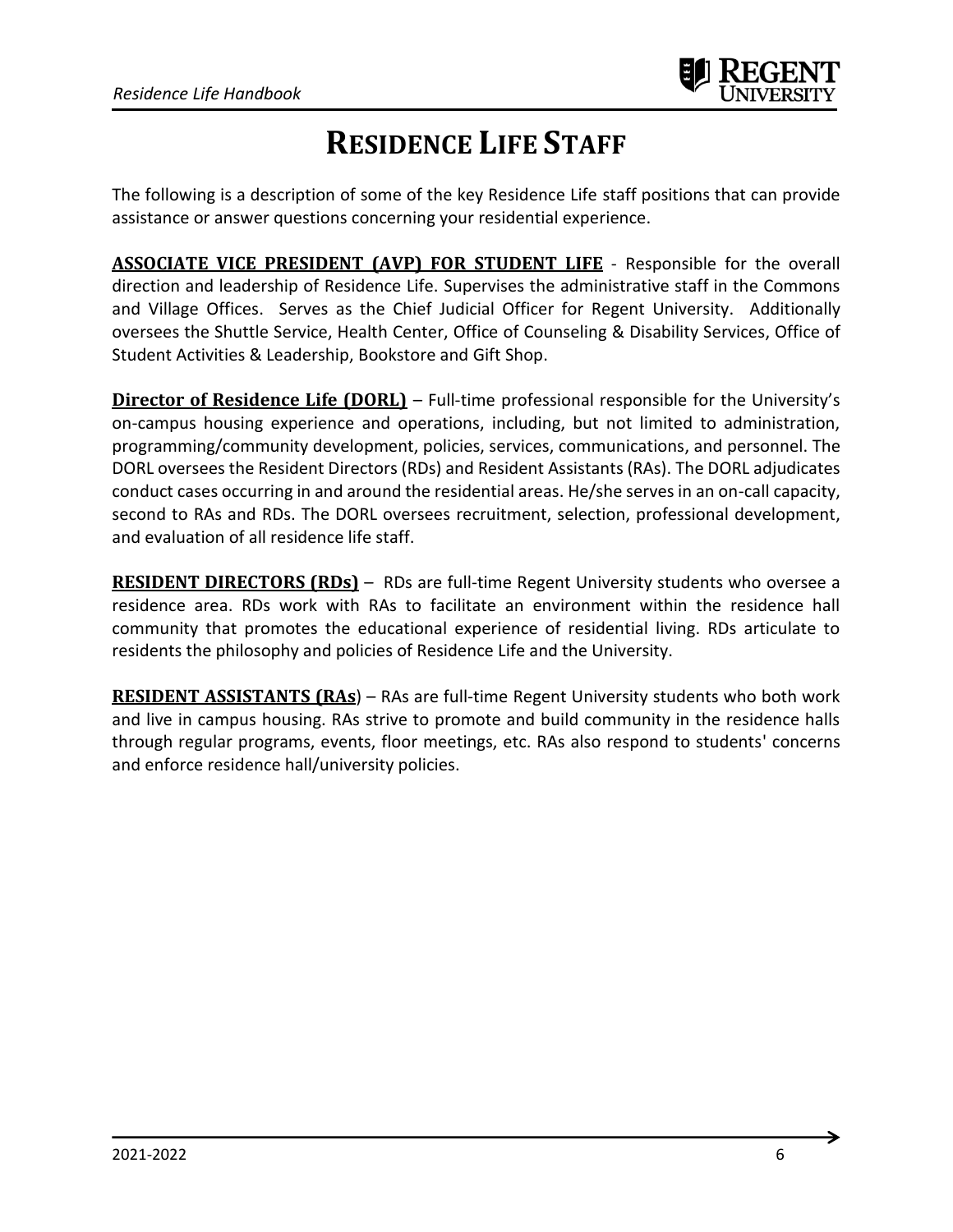

# **RESIDENCE LIFE ORGANIZATIONAL CHART**

Please Note: All Residence Life staff, or the Regent Commons & Regent Village offices, may be contacted by phone at 757.352.4890. You can utilize [studenthousing@regent.edu](mailto:studenthousing@regent.edu) for email contact. You can visit Residence Life online at [www.regent.edu/housing.](http://www.regent.edu/housing)

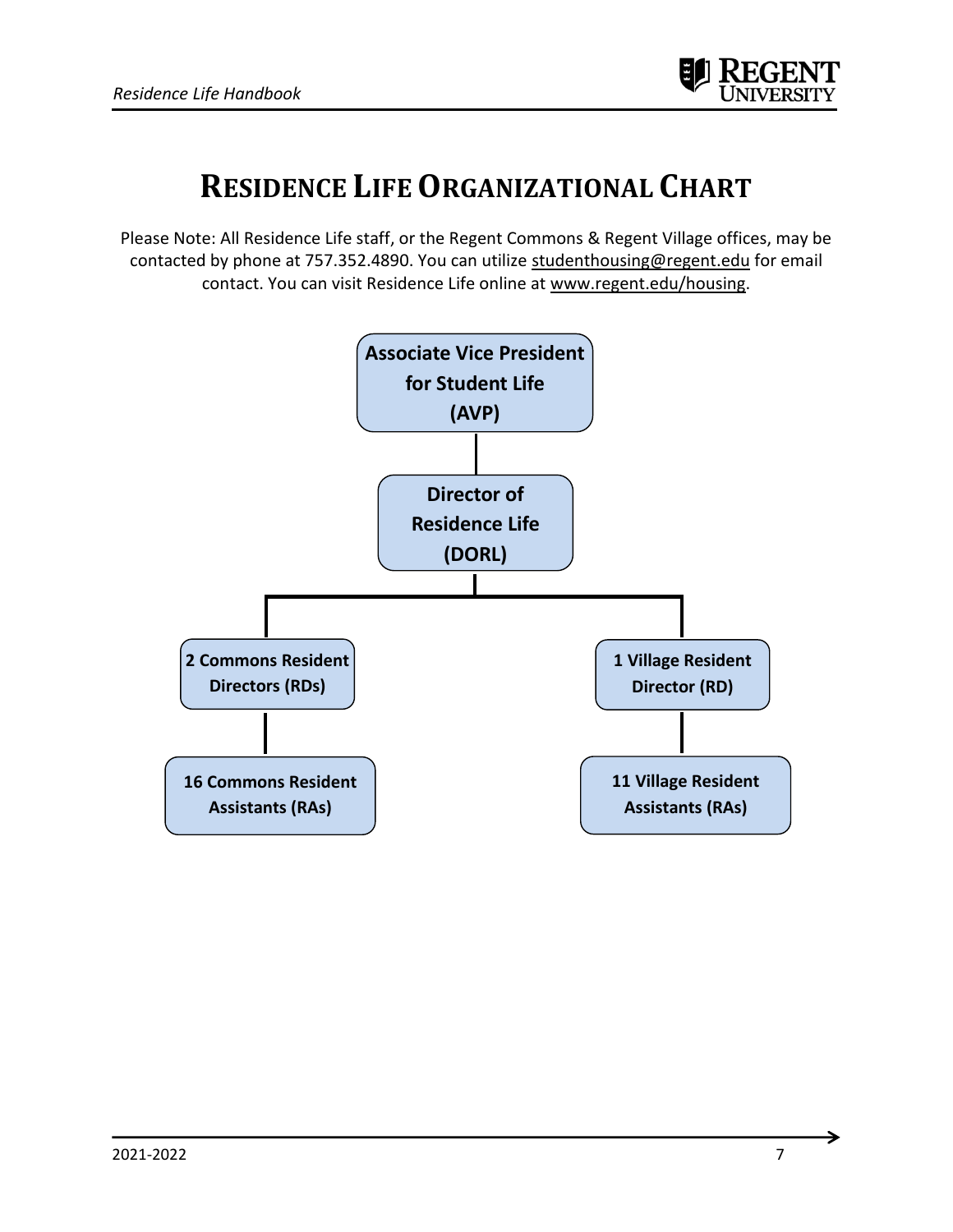

# **RESIDENCE LIFE SERVICES**

- ❖ The Regent Commons and Regent Village Offices are open Monday-Friday from 8:00 AM to 5:00 PM. *The offices are closed every Wednesday from 11:00 AM to 1:00 PM for University Chapel and lunch.* Additionally, the Regent Village Housing Office is closed from noon – 1:00 pm everyday for lunch. The Regent Commons Office is located in Constitution Hall Suite #101. The Regent Village Office is located in building 5960 Apt. 104.
- ❖ On-site maintenance staff is eager to serve you. Maintenance requests can be submitted online at our **On-Campus Housing page**. The maintenance request link can be found in the "Forms" tab under the "On-Campus Housing Resources" section.
- ❖ Vacuum cleaners are available for residents to use and can be checked out from the Commons and Village Housing Offices by leaving a photo ID at the front desk.
- ❖ The dolliesin the Village Office as well as shopping carts in Regent Commons are available for residents to use and can be checked out from the office by leaving a photo ID at the front desk.
- ❖ The two community rooms in Regent Commons are available for residents to use for authorized activities. Details of scheduling and policy are available online under the "Student Resources" section of the [On-Campus Housing page.](https://www.regent.edu/community-spiritual-life/student-life/#tab-on-campus-housing)
- ❖ The newly renovated Student Lounge in Regent Village is open 9 AM midnight for students to use for studying, watching TV, and hanging out.
- ❖ Residence Life regularly offers staff-facilitated community development activities and programs. Staff-facilitated roommate and suitemate mediations are also available upon request or when deemed necessary.
- ❖ During normal business hours (8 AM 5 PM, Monday Friday), students may check out a lockout key at no cost from the office in their residential area (limit 3 times per semester). See "Lockouts" in the Residence Hall Policies for more information regarding after hours and weekend lockouts.
- ❖ Basketballs and volleyballs can be borrowed from the Regent Commons Office. Students must sign them out on the Equipment Sign-Out Sheet and return borrowed equipment within 24 hours.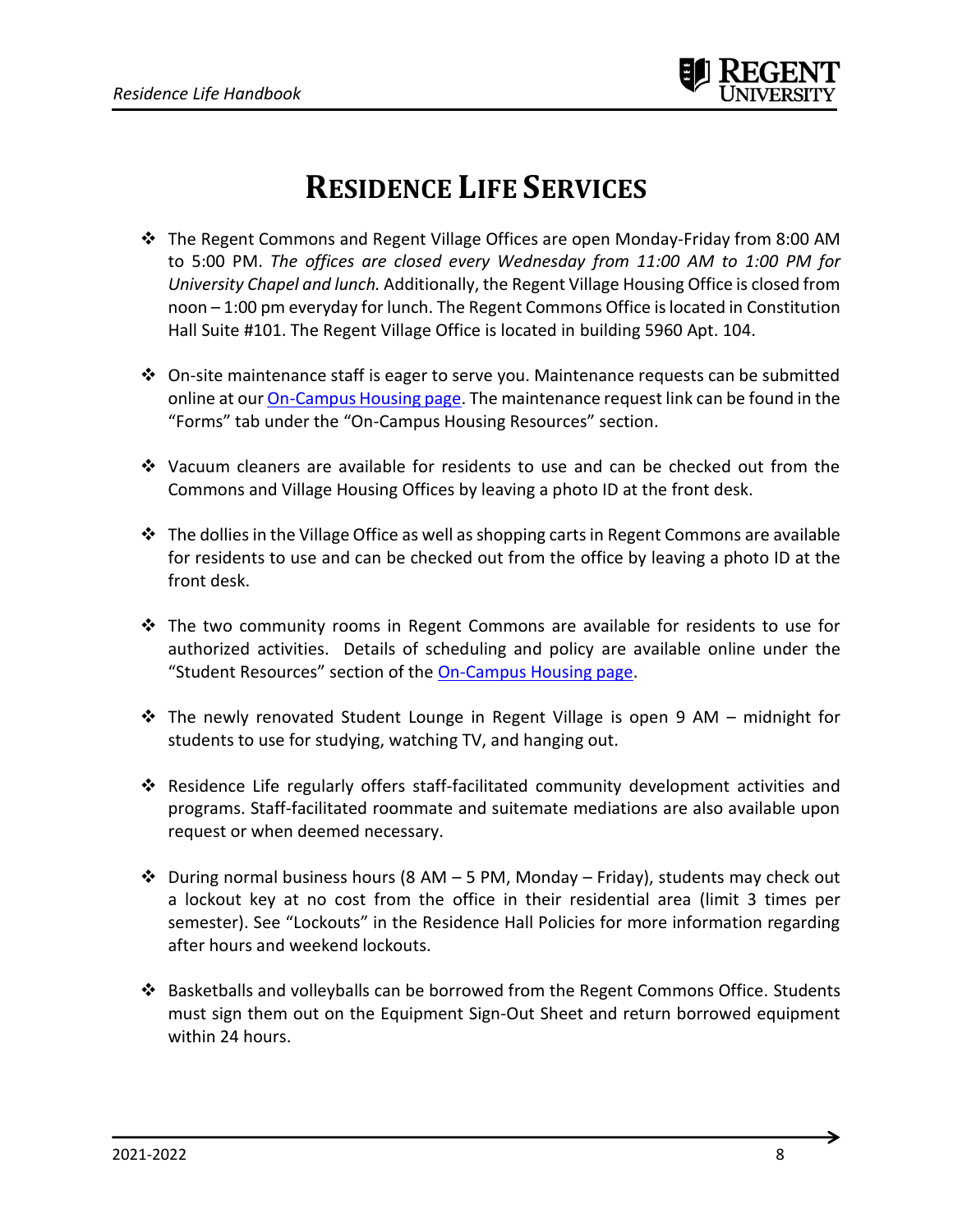

# **RESIDENCE HALL POLICIES (APPLICABLE TO COMMONS & VILLAGE RESIDENTS)**

# **ALL STUDENTS ARE RESPONSIBLE FOR KNOWING AND ADHERING TO THE FOLLOWING RESIDENCE LIFE POLICIES IN ADDITION TO THE POLICIES SET FORTH IN THE STUDENT HANDBOOK AND THOSE POLICIES INCLUDED IN THE TERMS OF THE HOUSING AGREEMENT.**

#### **\*COVID-19 POLICIES\***

All students are responsible for adhering to all policies and procedures instituted by the University related to COVID-19. Said policies and procedures are subject to change based on state and federal guidance or mandates related to COVID-19. For more information and the latest updates, students should visit [www.regent.edu/regentready/.](http://www.regent.edu/regentready/)

#### **ABANDONED PROPERTY**

Any non-University owned property left on campus at the end of an academic year or after a student leaves Regent University will be disposed of or recycled as deemed appropriate. This includes bicycles. A **minimum \$50** room-clearing charge will be assessed against any student who fails to remove his/her items of personal property prior to withdrawal or departure from the University. The University will not take responsibility for or hold any abandoned items.

#### **ACCESS TO ON-CAMPUS HOUSING ASSIGNMENT BY THE UNIVERSITY**

A Regent Commons or Regent Village resident shall not withhold consent to the University to enter into their on-campus student housing assignments to address immediate concerns related to:

- The welfare of an individual,
- Alleged violations of University and/or Residence Life policy,
- The repair/maintenance of a Student Housing facility, and
- Move-in or move-out related inspections.

# **AFTER-HOURS MAINTENANCE EMERGENCIES**

On-call personnel are on duty to respond to after-hours emergencies. After-hours emergencies include an inoperable air conditioner, when the temperature outside is 80 degrees or higher; inoperable heater when the temperature is 50 degrees or less; water leakage that cannot be contained; an electrical outage that poses a risk (no working lights or no electricity for the refrigerator to operate). *Call RUPD at 757.226.2075 to report an after-hours maintenance emergency.* You will need to inform the officer of your name, housing assignment, and a contact telephone number when making an after-hours maintenance request. You will also need to be present at the location, where the after-hours emergency is located when personnel responds to your request.

- **An inoperable toilet is not an after-hours emergency if there are two bathrooms in the housing assignment.**
- **If there is a water leak in the housing assignment that can be contained by placing a bucket or bowl under it, please do so and report the maintenance problem during the next business day.**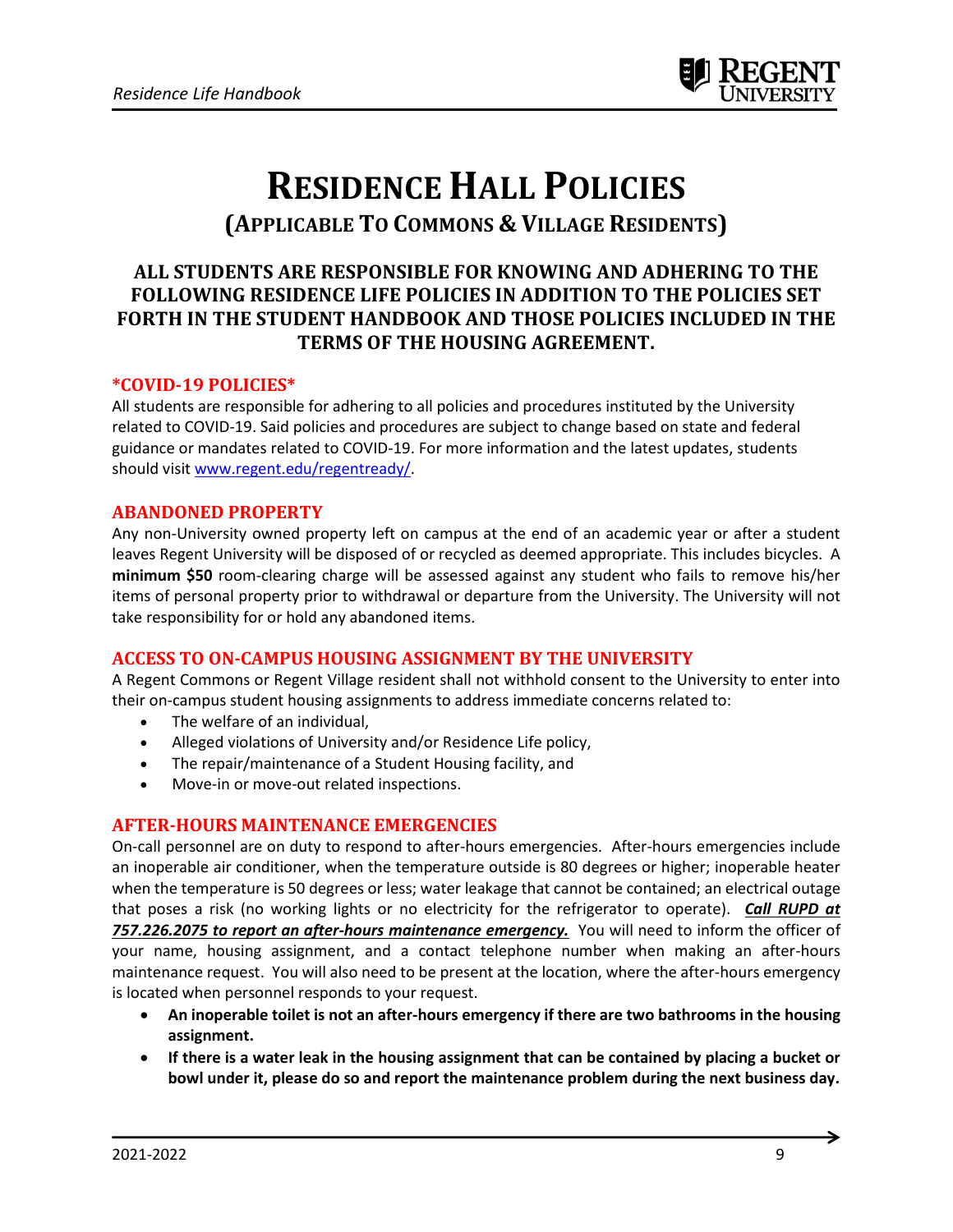

# **ALCOHOL**

Campus housing at Regent University is an alcohol-free community. All alcoholic beverages and alcohol containers (including empty alcohol bottles, cans, etc.) are **not permitted** anywhere on the premises by residents or visitors. Alcohol is not permitted within the residential facilities or outside of them in areas such as parking lots and picnic areas.

# **ANNUAL PREVENTATIVE MAINTENANCE INSPECTION (Regent Village Only)**

Once annually during the August-May academic year, the University reserves the right to enter the student's Regent Village on-campus student housing assignment--to include common areas and private bedrooms & bathrooms-with one week's prior notice for the purpose of conducting an annual preventative maintenance inspection. The University will conduct a preventative maintenance inspection to ensure the proper working order of plumbing, HVAC and electrical systems in the student's housing assignment. While not expressly sought, alleged violations of University and Residence Life policy may be referred for disciplinary/judicial review.

# **BED BUGS**

The Offices of Residence Life and Facility Services at Regent University are committed to an effective and efficient response to students who suspect they may have bed bugs. For the safety and comfort of all students living in the residence halls, staff and students will adhere to the following guidelines.

Our primary goal is to get all of the bed bugs eliminated from your residence in as timely a fashion as possible, as well as to keep them from spreading to other areas, and your cooperation is key in doing so. It is important to try not to panic. We know having bed bugs is a very stressful situation, but be assured we can take care of the problem and we will do so as swiftly as possible.

#### **Notification:**

As soon as a student suspects that there may be bed bugs, he/she should **report it immediately**. If during business hours, contact the housing office and submit a maintenance request. The Office of Residence Life will also notify maintenance immediately. If after business hours, on weekends, or holidays, the student should notify an RA, or Residence Life staff on-call through Regent University Police Department (RUPD) dispatch [757.226.2075], as soon as possible. Residence Life staff will then work with maintenance staff to determine the most appropriate response. The most immediate response will be to help students prevent the spreading of bed bugs. Only a professional pest control contractor hired by Regent University can confirm or deny the presence of bed bugs. Students may not, at any time, deny pest control or staff access to their living space to inspect and/or treat the area.

#### **What NOT to do:**

- 1. **Do not wait to report this.** Report immediately! It is better to be wrong about the bugs rather than let them multiply and spread.
- 2. **Do not remove items from your residence**, including to throw them away. You risk spreading the bed bugs to other areas and, potentially, re-infecting your own.
- 3. **Do not try to control the problem on your own.** Bed bugs can go a long time without food, and most over-the-counter treatments are ineffective.
- 4. **Do not relocate to another place.** We understand the desire to not want to stay in your residence, but, in relocating you risk taking bugs with you in any belongings you take. This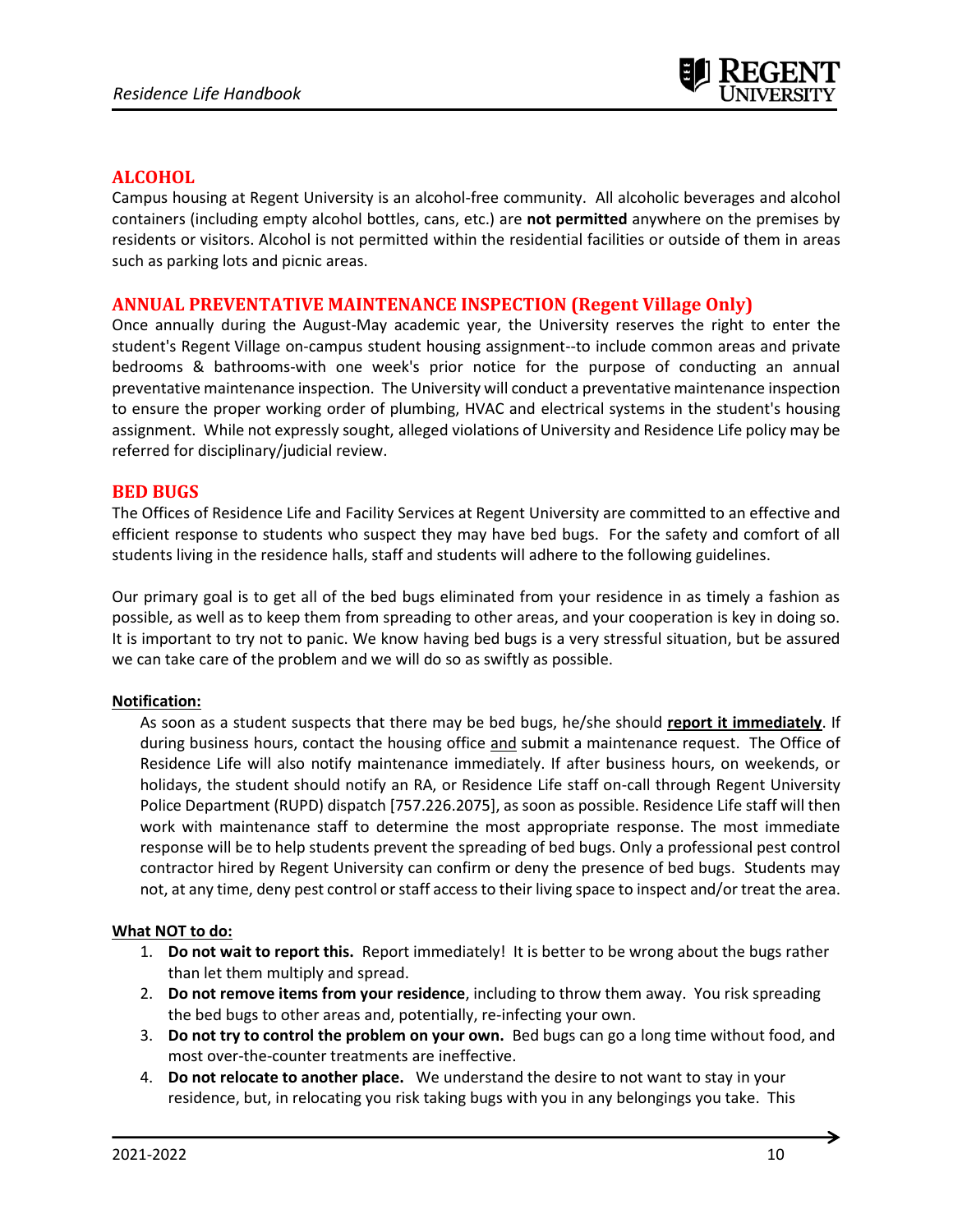

would spread the bugs and could quite easily lead to your residence being re-infected after treatment. Relocating to another residence without authorization, and infecting that residence, will result in the student being responsible for any and all pest control charges.

**5. Do not shampoo the carpet or furniture for 30 days after treatment.**

#### **Temporary Move:**

The intent is to not move anyone - this is crucial in helping to prevent the spreading of the bed bugs. Students who report suspected bed bugs on a workday and when professional pest control can be dispatched within 24 hours will NOT be granted an immediate temporary residence change, nor will they be issued a new mattress. If pest control is unable to respond to the student's residence to inspect within 24 hours, Residence Life staff may be able to provide a temporary location in which the student can sleep until the inspection can take place. This is based on the availability of space within the residence halls. Any student who is given a temporary relocation is required to follow the procedures for a temporary move.

#### **Procedures for temporary move:**

**1)** Put any clothing needed for the temporary move into a plastic bag to transport to laundry. Wash in hot water and/or dry on high heat. Put cleaned clothing into a clean plastic bag. Do not take the clothing back into the infected residence. Put at least two days' worth of freshly cleaned clothes into the clean plastic bag. The cleaned clothes must go straight to a temporary location.

**2)** The student should shower and put on clean clothes (ones that were just washed). The student should also use a towel just cleaned following the instructions above.

**3)** Wipe down with hot, soapy water or disinfectant wipe any hygiene products, class material, phone, and computer that will be needed for the night/next day. Place all in bags after cleaning before transporting.

**4)** The clean laundry (inclusive of just-washed bedding and towels), hygiene products, class material, phone, and computer are the only things the student can take with them to the temporary residence.

# **Pest Control Findings**

If there are no bedbugs present in the student's residence or suite, then no further action will be taken. The student will be asked to continue monitoring the living space, and to notify the Office of Residence Life immediately if there are further problems.

If the inspector concludes that bed bugs are present in the residence, the Office of Residence Life will provide the affected student(s) with a detailed list of instructions for the student to follow prior to treatment. Bed bugs are a serious community health issue, and ALL students are expected to comply with all instructions given to them before professional treatment occurs, once bed bugs have been confirmed within their living space.

#### **Student's responsibility**

If your residence is confirmed to have bed bugs, professional pest control will come to treat your residence. There are several very important things the student must do prior to pest control arriving.

1) The most important thing is to not take anything out of the residence unless the mentioned precautions are taken.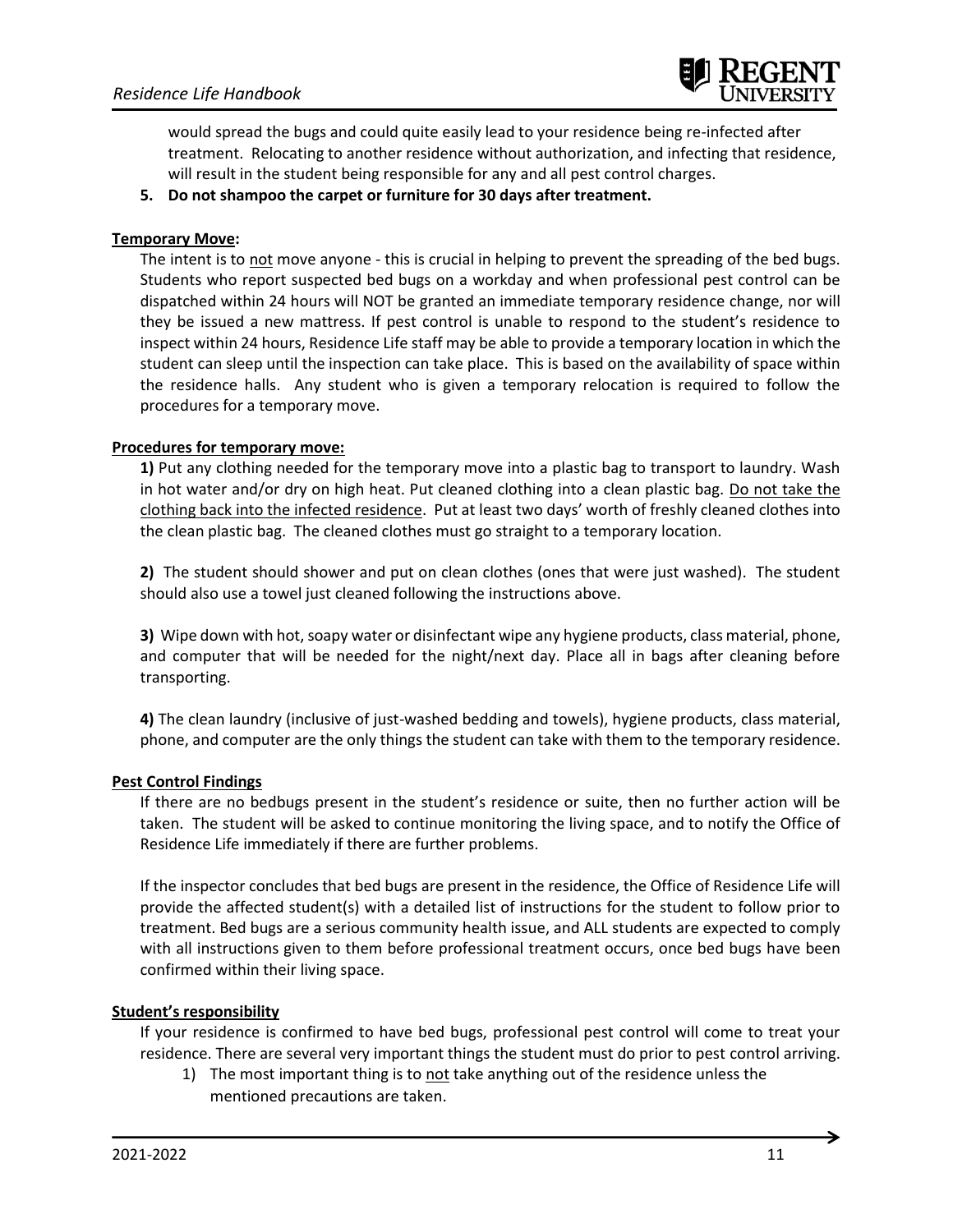- 2) Remove curtains and all types of pillows and place in a plastic bag for transport to laundry, and run them on high heat in the dryer.
- 3) Bag and remove all clothing and bedding, including items in closets and drawers. Before taking out of residence, tie the bag, and, after laundering, keep in clean bag until treatment of residence is finished.
- 4) All books/paperwork and personal items should be wiped down and will also need to be bagged prior to the treatment. Paper items can be damaged by the pesticide, the university will not be held responsible for any loses.
- 5) All items must be removed from the walls and ceilings.
- 6) All belongings should be cleaned, bagged and placed on the furniture or in the bathtub. Nothing should be on the floor except the furniture. This includes hygiene products, food items, toys, animal items, etc. Fish tanks should be covered, and the air pump off while the treatment is taking place.
- 7) The entire residence needs to be vacuumed. Pay close attention to the corners that are close to the walls. Vacuum the mattress and all cushions, paying attention to the seams. Vacuum, then empty the bag/container in a plastic bag, tie, and place in the trash outside.

The university will not cover the cost of anything that is a student's responsibility to do, including identifying other possible locations that bed bugs could have been spread to such as vehicles, friends' rooms, etc. The student may be held financially responsible if the above-mentioned instructions are not followed and there is a re-infestation or if the bed bugs have spread to another location/residence.

# **Treatment**

Treatment will likely consist of a few different approaches: A pesticide that kills immediately and lasts a couple of hours will be applied to locations within your residence that may harbor the bugs. A second pesticide will be applied that lasts up to 21 days. The entire floor, all wall corners, ceiling corners, mattresses, top, bottom and behind of all furniture, closets, outlets, etc. will be treated. It is imperative the student follows his/her responsibilities prior to the treatment.

While this process is taking place (an hour or more depending on size of residence), everyone and all animals will need to be out of the residence. Once you are permitted back in (about 2 hours after treatment), you may bring in your freshly laundered clothing and bedding and un-bag your other items. A follow-up treatment will occur 14 days after the initial treatment, if necessary.

# **BICYCLES**

All bicycles should be registered online through the Regent University Police Department website [\(http://www.regent.edu/campus/police/bicycle\\_registration.cfm\)](http://www.regent.edu/campus/police/bicycle_registration.cfm). Your bicycle's information (make/model/color/etc.) will be kept on file with RUPD. Once you have completed the online registration form, the Office of Residence Life will contact you to come and retrieve your registration decal. Bicycles can only be stored in your housing assignment or on a designated bike rack provided by the university. Bicycles cannot be secured to light posts, parking signs poles, trees or any other unauthorized areas. Bicycles cannot be stored in common areas (i.e. hallways, stairwells, lobbies, community rooms).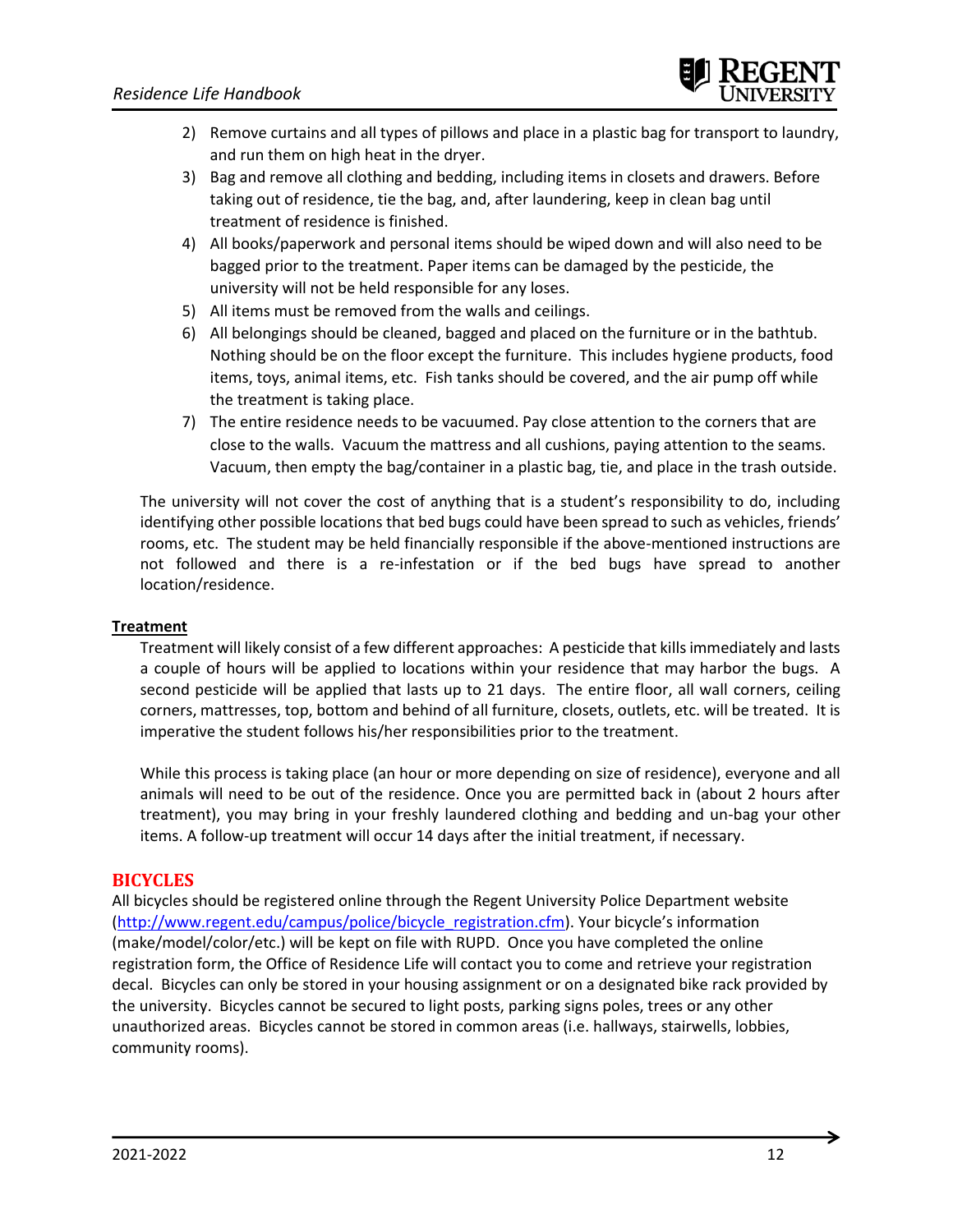# *Residence Life Handbook*

Each summer Residence Life in collaboration with RUPD will do a bicycle tagging to prevent the build-up of abandoned bicycles taking up space on racks. Any bicycles believed to be abandoned will be tagged. After 30 days of being tagged a bicycle that has not been removed or claimed will be disposed of or donated.

# **CARE OF HOUSING ASSIGNMENTS, ROOMS, AND FACILITIES**

University property is inventoried according to location and is not to be moved. Residents are prohibited from painting in the housing assignments. The stacking of beds or other furniture on top of desks or dressers is prohibited. Students may not alter or add attachments to their rooms. Prohibited attachments include, but are not limited to, locks, outside radio and television antennae, satellite dishes, additional wiring, window blinds, and awnings.

Students are responsible for damaged or missing property. In situations where no one student claims responsibility for room damage and/or missing property, the cost of repair/replacement will be divided between roommates when applicable. Students must use great caution when handling bleach used for laundry purposes only. Bleach can stain and ruin the carpet in apartments. Bleach should not be used to clean housing assignments.

# **COVID-19 CLEANING CHECKLIST**

**Before Cleaning:** 

- Ventilate the room by opening windows for a minimum of 20 minutes
- Thoroughly wash your hands
- Put on gloves and gather all necessary cleaning supplies

#### **Cleaning Hard Surfaces (counters, refrigerator, microwave, stove table, desks, chairs, light switches, bathtub, sink):**

- Clean surfaces using soap and water before disinfection
- Clean surfaces using a[n EPA-approved disinfectant](https://www.epa.gov/pesticide-registration/list-n-disinfectants-use-against-sars-cov-2) (ensure that disinfectant contain at least 70% alcohol)

#### **Cleaning Soft Surfaces (carpet, rugs, curtains):**

- Wash items in accordance with the manufacturer's instructions. If possible, wash and dry items using the warmest setting
- If you can't launder items, then us[e EPA-approved products](https://www.epa.gov/pesticide-registration/list-n-disinfectants-use-against-sars-cov-2) for cleaning soft/porous surfaces

#### **Cleaning Electronics:**

- Follow manufacturer's instructions for cleaning devices
- If no manufacturer guideline is available, then use alcohol-based wipes containing at least 70% alcohol
- Dry surfaces thoroughly to avoid any damage
- Use wipe-able covers for devices if available

#### **Cleaning Linens, Clothing and Other Items That Go in the Laundry:**

- To minimize dispersing the virus do not shake dirty laundry
- Wash items in accordance with the manufacture's instructions. If possible, wash and dry items using the warmest setting
- Clean and disinfect hampers/carts before and after transporting items to the laundry room

→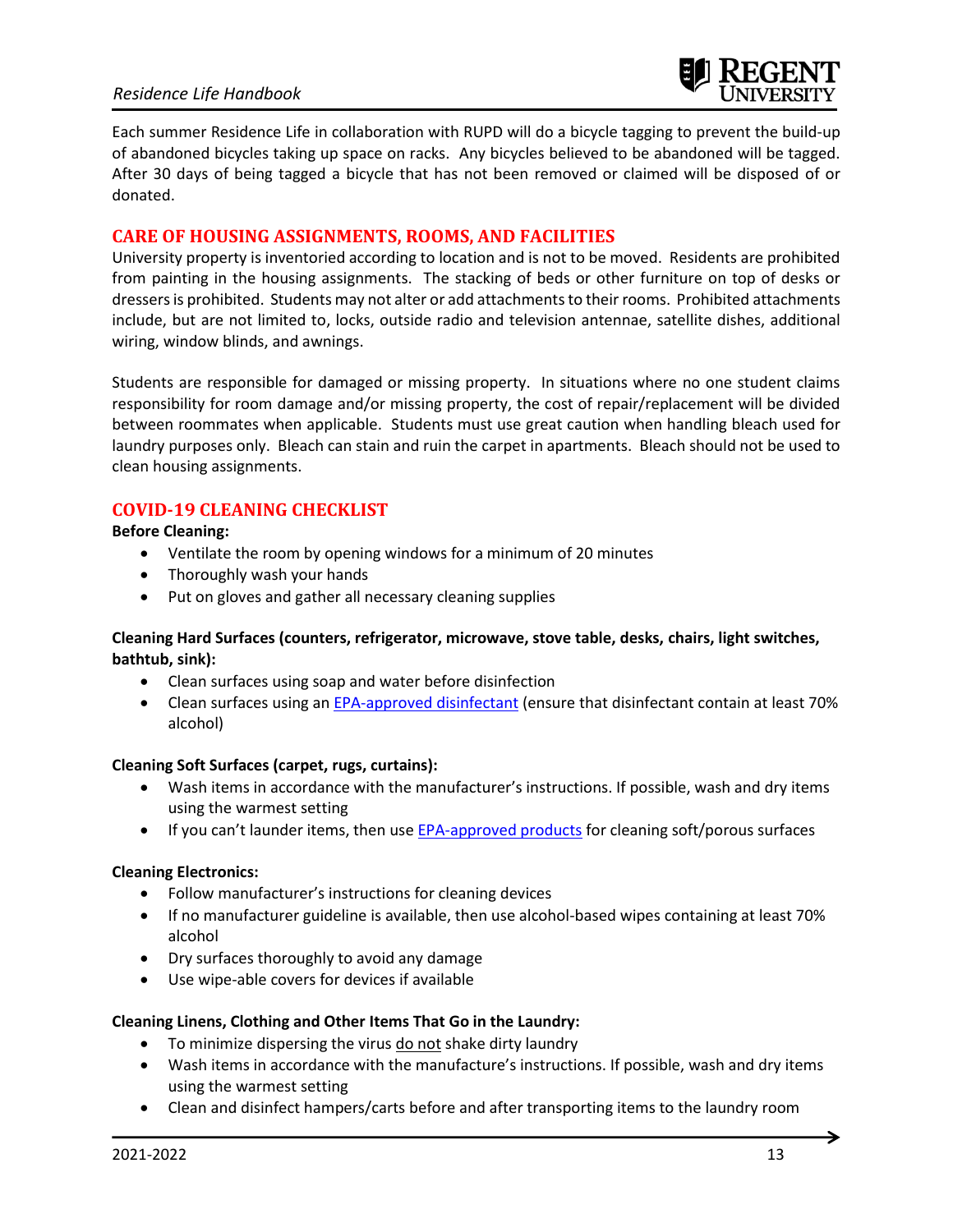

*For more information about how to clean or what products are appropriate to use, visit the CDC's website [here](https://www.cdc.gov/coronavirus/2019-ncov/community/clean-disinfect/index.html)*.

# **CHILD SUPERVISION (Regent Village-Family Housing)**

Parents are responsible for the behavior and supervision of their children at all times. Children 5 years old and under are to have direct, immediate supervision at all times, including on the playground. While children 6-11 years old may not require direct supervision, they must have a parent or a responsible caregiver present in the complex. Children under 12 years of age are not permitted to provide direct supervision for children less than 5 years of age.

#### **CLEANLINESS**

Housekeepers routinely clean public areas, including stairways, halls, laundry rooms, public bathrooms, and lounges. Students are expected to maintain orderly and sanitary conditions in their rooms according to the COVID-19 Cleaning Checklist (p. 13), including disposal of personal trash into university trash bins. Items left in laundry rooms will be disposed of after 24 hours.

#### **CONFIDENTIALITY**

Residence Life staff will respect private information that residents may share; however, they cannot promise absolute confidentiality. For health, safety and security reasons, staff members are required to report certain situations or incidents to their supervisors. These situations may include but are not limited to alcohol and drug abuse, sexual violence, emotional distress, suicide concerns, sexual assaults, eating disorders, and other serious issues.

#### **COMMON AREA USAGE**

Common area spaces in the Commons and Village, including but not limited to volleyball courts, lobbies, community rooms, picnic areas, etc., are designated for use primarily by Regent University students living in campus housing. Regent University students who do not live on campus may use these common areas after getting approval by the respective Residence Life Office. Individuals not affiliated with Regent University may not use these areas unless accompanied by a Regent University student who lives in campus housing. These common areas may be reserved by Regent University students and Regent University clubs/organizations by contacting the Office of Residence Life. Residence Life staff members, in their sole discretion, reserve the right to determine who may or may not use these common areas at any time. Students and clubs/organizations using the commons areas are expected to adhere to the University's Standard of Personal Conduct. The University is not responsible for any injuries or accidents that may occur when students and their guests participate in activities within these provided common areas.

# **DISMISSAL FROM STUDENT HOUSING**

A student who has withdrawn from Regent University, whose enrollment at Regent University is terminated for any reason, or who is dismissed from campus housing must vacate his or her housing assignment within 48 hours of their withdrawal/termination/dismissal or at a date given by Residence Life Professional Staff or Student Services Staff. The student will remain responsible for the semester fee if the dismissal is conduct related. In the event that the student does not vacate by the specified date, Regent University reserves the right to immediately change the lock on the housing assignment and remove the student's belongings without further notice.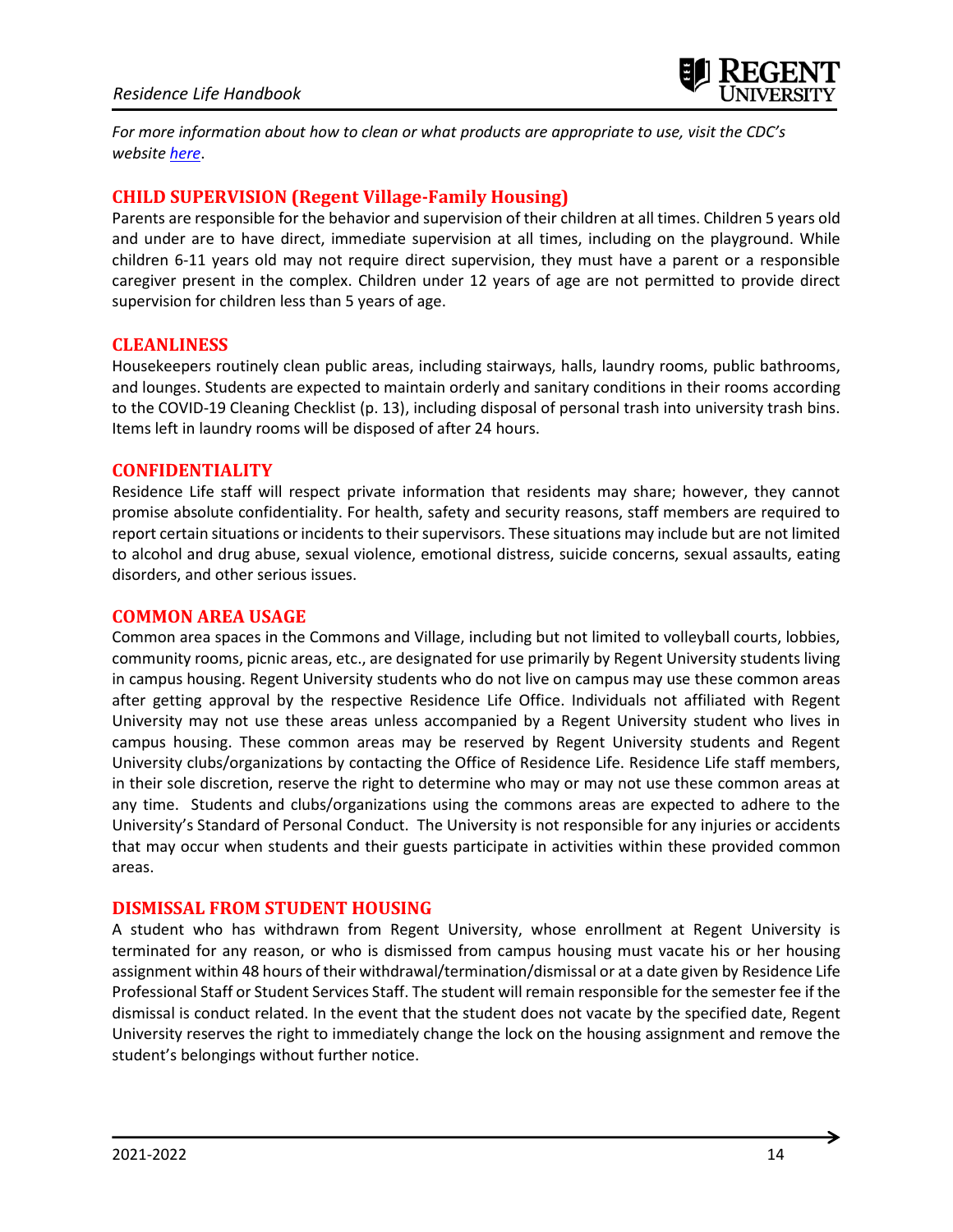# **DISRUPTIVE AND/OR ENDANGERING CONDUCT**

Residence Life prohibits behavior that disrupts the community. This behavior may include, but is not limited to, creating disturbances (either emotional or physical in nature), threats of physical harm to self or others, demonstrated the inability to live with another resident and threats of property damage. Students found in violation of this policy may be sanctioned. These sanctions may include referral to various University resources for assistance, cancellation of the housing agreement or dismissal from the University.

#### **ELECTRICITY/MAJOR APPLIANCES**

A major appliance is defined as any appliance that draws 4 or more amps of electricity when in use; the amount of amperage is usually stated on the appliance. (Resident Assistant can assist students who are unsure about a particular appliance.) All major appliances such as coffee pots, mini-refrigerators (3.1 cubic feet or less), hairdryers, curling irons, curlers, etc., must be directly plugged into wall receptacles. **Extension cords are prohibited in all residence halls.**

Because of high voltage and/or exposed heating elements, the following appliances are *not* permitted in residence halls:

• Window air conditioner units, portable heaters, open burners. Irons may be used only on ironing boards.

Multi-Plug Adapters

- Only one (1) power-bar adapter with surge protectors and multi-plug adaptors with six (6) or fewer plug-in receptacles may be used.
- Power-bar adapters with surge protectors may not exceed 6-feet in length and must be "heavyduty." Heavy duty is defined as a cord with no less than 14-gauge wire.
- Only one major appliance may be plugged into any wall-type multi-plug-in adapter.
- Electrical wires may not run through doors, windows and/or holes in the floor, ceiling or walls. Wires may not be nailed or tacked into any surfaces.
- Electrical wires may not run around or under bed frames, mattresses, furniture, carpeting, file cabinets or any other fixtures, that can conceal or damage the cords.

General Safety Tips:

- Electronics should be evenly distributed around a room.
- All wires must be clear of foot traffic routes and not placed under beds, furniture or other items.
- Wires should never be taped to metal beds.
- Frayed cords and lamps without shades should not be used.

Residents may use commonly accepted household cooking appliances (including those listed above) with extreme caution. The appliances must be stored and used strictly in the kitchen areas only. All appliances must be used only for their intended purpose and proper cookware, utensils and kitchen textiles (i.e., pot holders, oven mitts, etc.) are highly recommended. Failure to follow these guidelines or maintain a healthy and safe cooking environment in the kitchen may result in residents of the apartment or unit losing the privilege to have personal cooking appliances. Never leave cooking food, irons, electric blankets, heating pads, warming trays, hot curlers or curling irons unattended.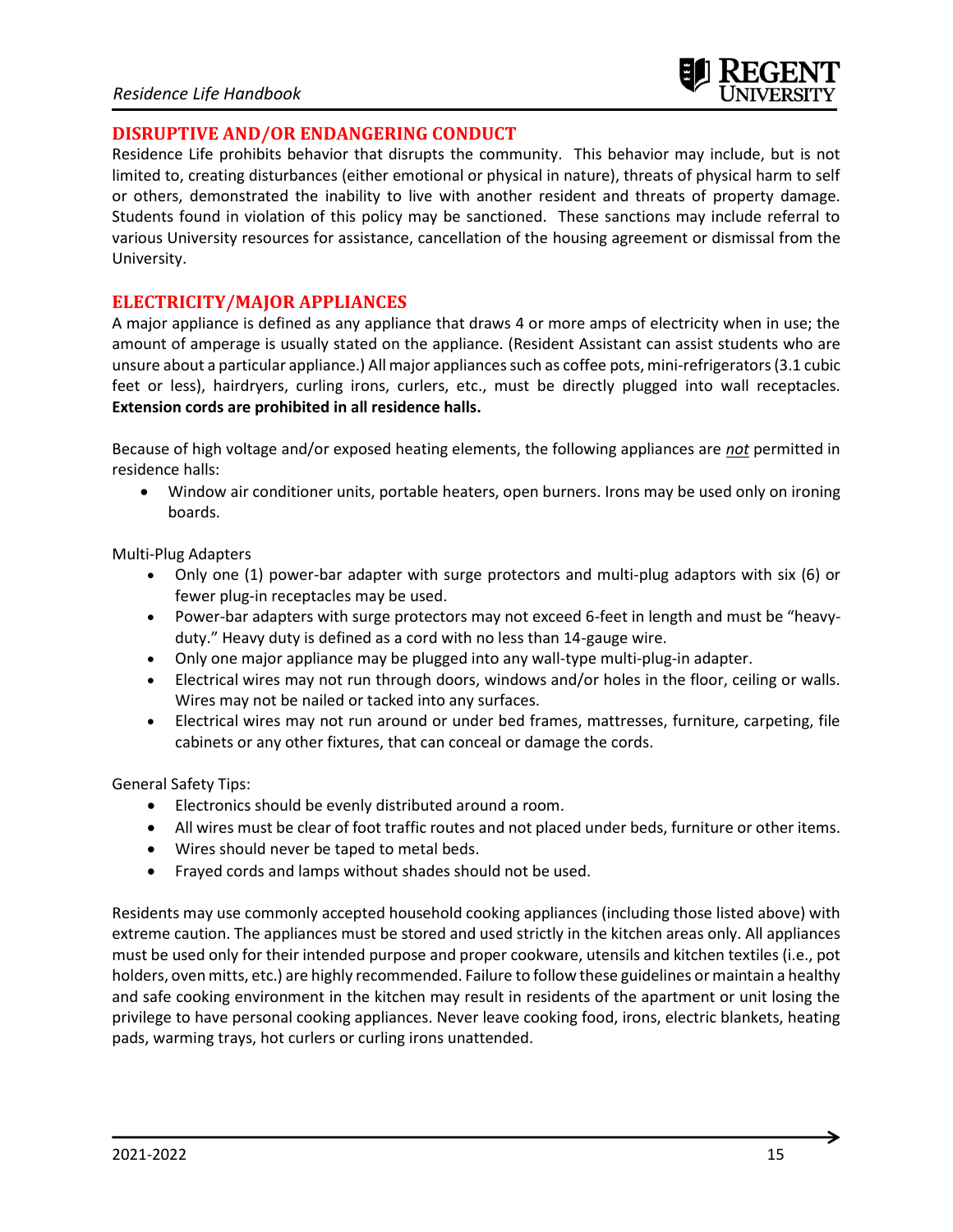# **ELECTRONIC KEY CARDS/ID CARDS**

All residents living in the Regent Commons are issued an electronic key card that allows them access to Foundation and Constitution Halls. Residents are to carry their key cards/student IDs with them at all times. To preserve the safety and security of the Commons, sharing key cards with other residents and/or non-residents is prohibited and may result in judicial action. All residents in campus housing, inclusive of Regent Village, are required to present their student IDs to a University official upon request. University officials include Resident Assistants and Resident Directors.

# **ELEVATOR USE**

The telephone and alarm in the elevators are designed to alert staff and security should an individual become entrapped. They should not be used in jest or for pranks. Elevator doors should not be blocked or held open manually; doing so damages the elevators and may inconvenience others in the community. Please report any elevator malfunction to the Office of Residence Life immediately. Misuse of elevators may result in judicial action.

# **FIRE HAZARDS**

Due to the fire hazards they present, live garland, wreaths, and trees are not permitted in the residence halls. Decorations, banners, string lights, or fabric that is suspended from one wall to another wall is also prohibited. Additionally, incense and candles are not permitted in the residence halls and housing assignments. Per the Virginia Fire Code:

> 308.3.8 Group R-2 dormitories. Candles, incense and similar open-flame-producing items shall not be allowed in sleeping units in Group R-2 dormitory occupancies.

Fire code prohibits the storage of items in hallways as well as items suspended from housing assignment ceilings. Failure to comply with this ordinance will result in fines to the responsible party starting at \$100. Other items deemed to be fire hazards include extension cords, outlet splitters, and multi-plug adapters. Power strips with reset buttons are permitted.

# **FITNESS CENTER**

The Fitness Center located in Constitution Hall is only for students residing in Regent Commons. Access to the Fitness Center is controlled by key card. Students are expected to display fitness room etiquette which includes the following: modest dress, wiping up sweat after using a machine, not using a machine for more than 30 minutes, and wearing headphones when listening to music. All policies included in the Residence Life Handbook and Student Handbook apply while using the Fitness Center. It is recommended that you check with your physician before starting an exercise program. Students using the Fitness Center are doing so at their own risk. Please report any broken exercise equipment or any other problems in the Fitness Room immediately to the Regent Commons Office. If a health or safety-related emergency occurs in the Fitness Center please contact RUPD at 757.226.2075.

# **FURNITURE (UNIVERSITY OWNED)**

University-owned furniture from common areas should never be placed in students' rooms. Furniture from vacant residence hall rooms may not be moved into another room; this includes mattresses. Residents who are found in possession of university-owned furniture not assigned to their rooms will face disciplinary action, including a minimum fine of \$50. Residence hall room furniture and other items belonging to Regent University may not be moved out of a room. Missing furniture will be charged to the resident(s) at full replacement cost.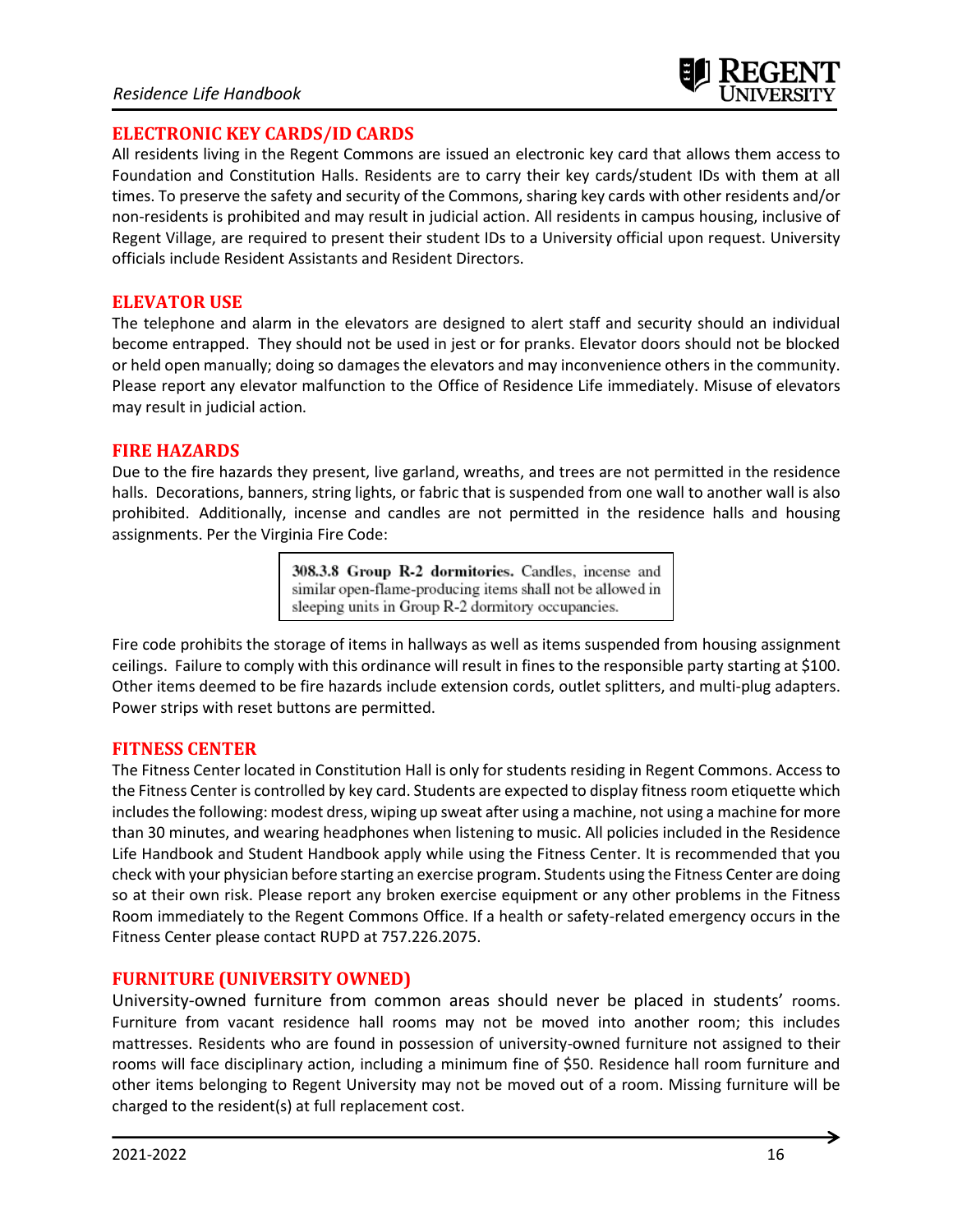# **GUESTS AND VISITATION**

To help minimize the spread of and control on-campus exposure to COVID-19, the guests/visitation policy will be asfollowsforthe 2021 – 2022 Academic Year: **No outside guests that are not commuters or faculty are permitted in on-campus housing.** Only students who are residents of the Regent Commons or the Regent Village are approved to be in the residence halls. If a resident would like an outside guest to visit, they must email student housing at least 24 hours prior to their arrival to obtain approval. The Office of Residence Life and its staff reserve the right to deny guest/visitation requests at its discretion. Students who fail to comply with this policy will be issued conduct sanctions. Unapproved guests or guests failing to comply with this policy may be trespassed and escorted off-campus by Regent University Police Department.

Residents are prohibited from being in the housing assignments, floors, hallways, elevators, elevator foyers, lobbies, stairwells and/or buildings of residents of the opposite sex **between the hours of 12 AM and 8 AM** (excludes spouses & children in Regent Village). This policy applies to the Community Rooms in Regent Commons and the Student Lounge in Regent Village. In Community Rooms, doors must remain wide open when a single male and single female are in the room alone at any time (this excludes married couples).

This policy applies to the laundry rooms and the Fitness Center in Regent Commons in the following ways:

- Foundation Hall laundry room is exclusively for Foundation Hall residents only from 12 AM 8 AM.
- Constitution Hall laundry room is exclusively for Constitution Hall residents only, male and female based on current configuration, from 12 AM – 8 AM. Constitution Hall residents of the opposite sex can only be in the laundry room at the same time during the 12 AM – 8 AM if both parties are actively laundering their clothes in the washers/dryers provided. The laundry room cannot be used as an alternative gathering space from 12 AM – 8 AM.
- Regent Village laundry room located in the Community Building will continue to be exclusively for Regent Village residents, male and female, at all times, including from 12am-8am. Regent Village residents of the opposite sex can only be in the laundry room at the same time during the 12 AM – 8 AM if both parties are actively laundering their clothes in the washers/dryers provided. The laundry room cannot be used as an alternative gathering space from 12 AM – 8 AM.
- The Regent Commons fitness center is exclusively for Regent Commons residents, both in Constitution and Foundation Hall. The fitness center is accessible 24 hours a day 7 days week to all Regent Commons residents, male and female, **only** under the condition that students are actively engaging in physical workouts. The fitness center cannot be used as an alternative gathering space from 12 AM – 8 AM. All Residence Life and University policies apply to residents using the fitness center.

# **HALL MEETINGS**

Residence Life staff members host hall meetings for traditional/non-traditional undergraduate and graduate students in order to ensure that residents have proper notice of important information. The **first hall meeting** in the fall semester is required for **all residents** (**undergraduate/graduate**) that have been assigned a Resident Assistant. The **last hall meeting** is required for **all traditional undergraduate students** living in campus housing in the spring semester (Regent Commons/Regent Village). Resident Assistants will be sending out information via email to residents in regard to Health & Safety Inspections and other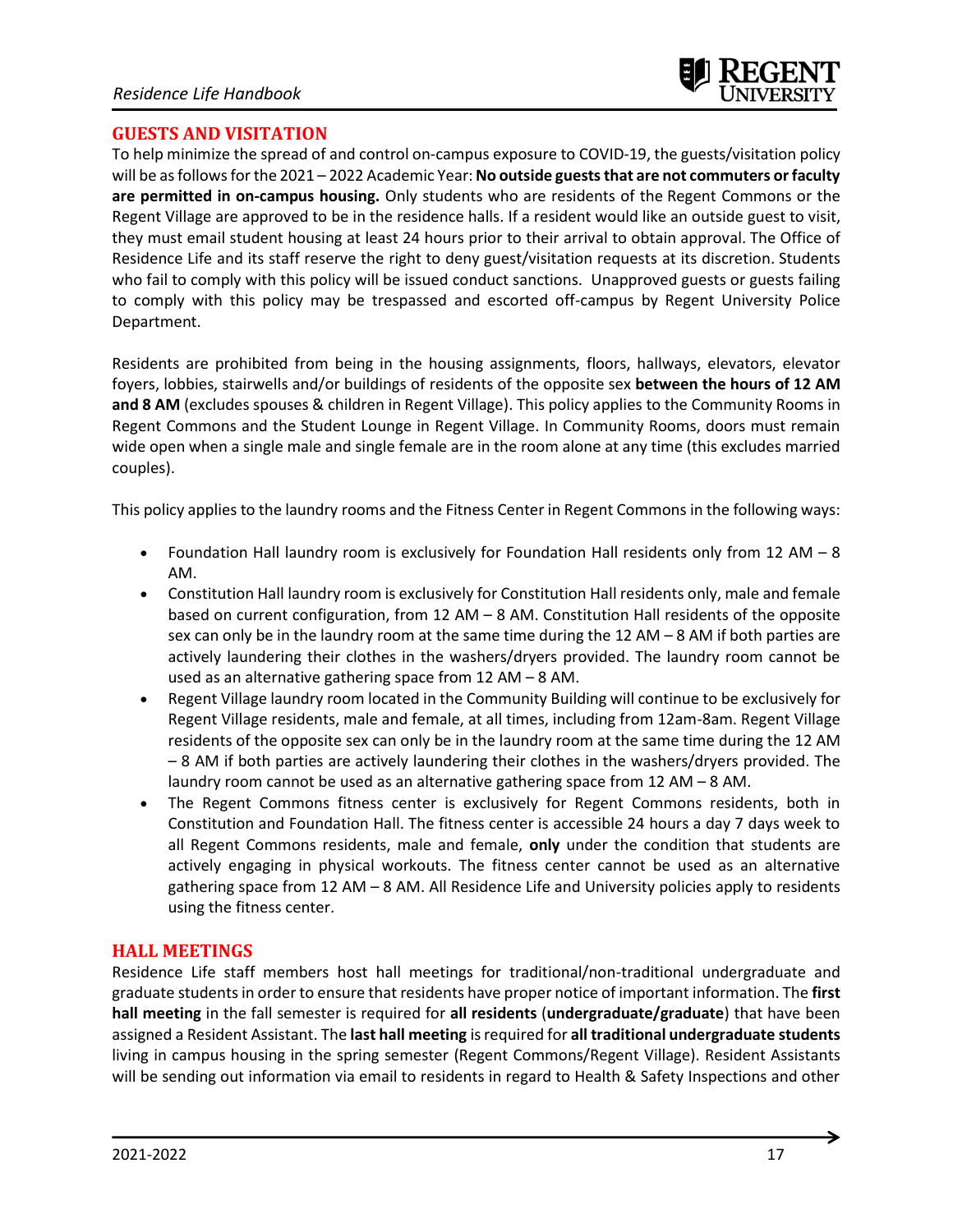

community/campus-wide events. Residents are responsible for reading and understanding the information sent to them via email from their Resident Assistant.

# **HEALTH AND SAFETY INSPECTIONS**

During fall, spring, and summer academic terms, the University reserves the right to enter the student's on-campus student housing assignment – to include common areas and private bedrooms – with 24 hours prior notice for the purpose of conducting a health & safety inspection. The University will conduct a health & safety inspection to both ensure the student's compliance with all terms of the housing agreement related to the physical space of the on-campus student housing assignment and to ensure the student's compliance with all behavioral expectations identified in the Residence Life Handbook and Student Handbook. Confiscated items will be stored in the Residence Life for thirty days prior to being disposed of. Residence Life staff will not confiscate drugs, drug paraphernalia and/or weapons, but will contact Regent University Police Department (RUPD) to intervene. Resident Assistants will inform residents ofthe proper methods to correct potentially problematic situations. If the resident is not present for the inspection his/her room does not pass inspection, information will be provided for the resident about how to correct violations. Repeated health and safety inspection failures will result in a conduct meeting and possible fines.

#### **HOUSING ASSIGNMENT**

Students may only reside in the housing assignment they are assigned by the Office of Residence Life. Students who move into unauthorized housing assignments will be fined \$200, may face judicial sanctions, and may be required to return to their original assignment. Students who move into a housing assignment prior to their officially communicated move-in date by the Office of Residence Life will be subject to a \$200 fine for unauthorized occupancy and may face judicial sanctions. Students with concerns regarding a housing assignment should contact an Area Director.

# **ILLEGAL DRUGS**

State law prohibits the possession and/or use of illegal drugs and drug paraphernalia. Any violation of the drug policy may result in immediate dismissal from campus housing. Possession of used or unused drug paraphernalia (including Shisha pipes or hookahs) is also prohibited.

Legal CBD supplements that do not violate other University policies, such as, but not limited to, smoking and drug abuse, are currently permitted in campus housing. However, be advised that the University reserves the right to test CBD products. Students must comply when University officials request testing of CBD products by the Regent University Police Department. University officials will also require proof of purchase with the original packaging of all CBD products in question.

#### **ILLNESS**

Residents with an illness that threatens the health and/or safety of others may be required to leave campus housing until it is determined by university staff and/or medical personnel that they are no longer a danger to others. Documentation from a medical professional may be required prior to the student returning to campus housing.

# **INSTITUTIONAL LIABILITY**

The University is not liable for loss or damage to any property of the resident. This includes loss from theft, fire, flood, or natural disaster. Residents are responsible for protecting their personal property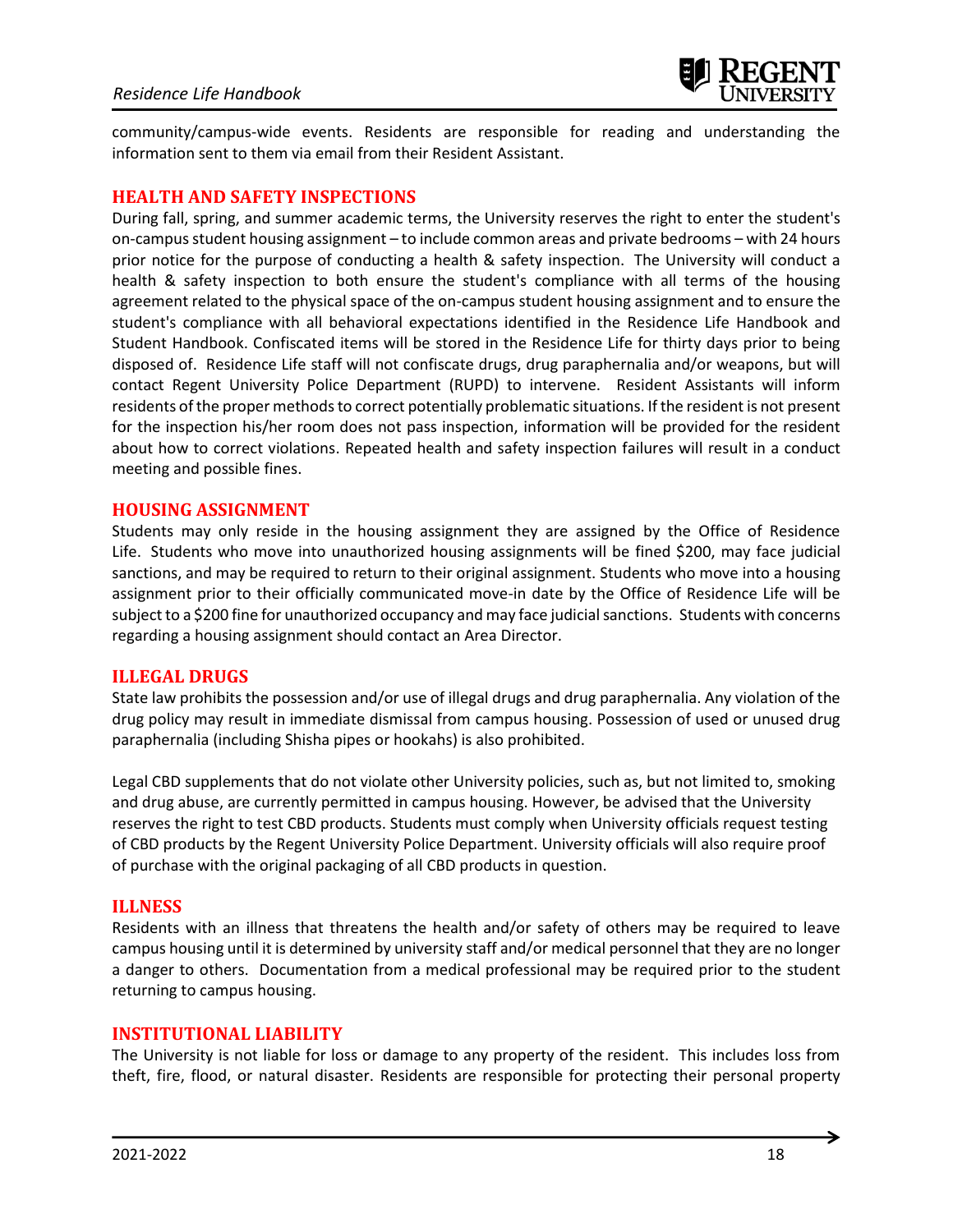against theft, damage, or loss. It is strongly recommended that students obtain renter's insurance. All lost items should be reported to RUPD and the Office of Residence Life.

# **KEYS & LOCKS**

Room keys and locking mechanisms are the sole property of the University and may not be duplicated under any circumstances. Possession of campus housing keys is limited to students with a valid campus housing assignment. Prior to vacating, all keys must be returned to the Office of Residence Life. *Failure to return any issued student housing assignment keys will result in a \$125 lock change fee being assessed to the student's account.*

For Regent Commons residents, mailbox and room keys are distributed by Residence Life staff members in the Regent Commons Office located in Constitution Hall #101. There is a \$25 fee for a lost or misplaced mailbox key, a \$50 fee for a lost or misplaced room key, and a \$15 fee for a lost or misplaced electronic access key card.

For Regent Village residents, mailbox and room keys are distributed by Residence Life staff members in the Regent Village Office located in Building 5960 Apt. 104. There is a \$25 fee for a lost or misplaced mailbox key and \$50 for a student housing assignment key and a \$15 fee for a lost or misplaced laundry card.

For the safety and security of all residents, altering door locks in any way is prohibited. This includes but is not limited to changing locks, adding locks, and altering locking mechanisms. Any work performed on locks must be completed by the Regent University maintenance department. Residents found altering locks in any way may be subject to judicial sanctions/fines.

# **LAUNDRY FACILITIES & EQUIPMENT**

Cost-inclusive laundry is provided in both the Regent Commons and Regent Village. The washers and dryers in the Regent Village Community Building are card operated. The laundry facilities are under the auspices of Residence Life and are currently contracted to an outside vendor. Any problems with machine malfunction can be reported to the Regent Commons or Village Office.

Regent University is not liable for any damage or loss caused by the washers or dryers. All lint and empty containers must be placed in trash receptacles. Residents who lose their Regent Village laundry card can notify the office to get a replacement laundry card. A \$15 replacement fee will be added to the resident's student account.

In the interest of health, hygiene, and preventing theft, any clothes or other laundry items left in laundry machines or anywhere in the laundry rooms more than 24 hours will be disposed of by Residence Life staff.

# **LOCKOUTS**

During normal business hours (8 AM – 5 PM Monday-Friday), students may check out a lockout key at no cost (up to three times) from the Office of Residence Life in their residential area. *As a deterrent against housing assignment key misuse, a \$75 lockout key fee may be applied to a student account for the fourth and all subsequent lockout key checkouts.* Students must leave a photo ID with the housing staff member issuing the lockout key. Lockout keys must be used to unlock the student's room and returned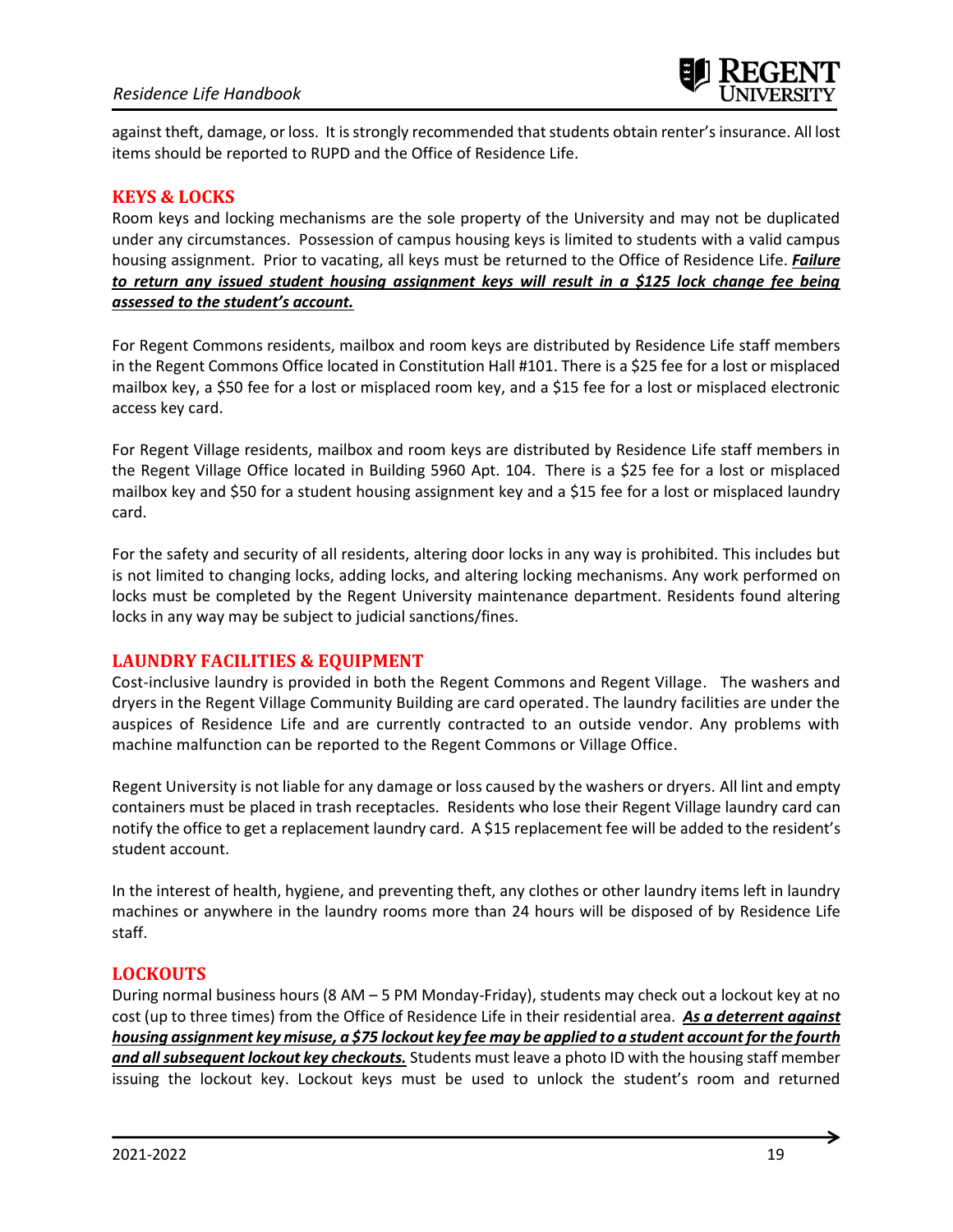immediately to the office. Failure to return a lockout key will result in housing assignment locks being changed and a \$125 lock charge to a student's account.

Outside of normal business hours (5 PM – 8 AM) and on the weekend, charges apply for lockout service. There is a \$25 fee for the first service, a \$50 fee for the second, and a \$75 fee for the third and all subsequent lockouts. If a student is locked out after office hours or during the weekend, he/she should contact RUPD at 757.226.2075. An officer will assist the student in gaining access. Only the student assigned to the housing assignment will be granted access. Students who request lockout services will be billed the appropriate lockout fee whether or not service is still needed when the staff member responds. If a lockout service is no longer needed, students should contact RUPD or their RA immediately.

# **MAIL SERVICE**

Mail service is provided by the United States Postal Service. Regent Commons residents are issued a mailbox key at move-in. Mailboxes in the Regent Commons are located in the lobbies of both buildings. For Regent Village residents, mailbox keys are distributed by the Regent Village office. If you need assistance or more information on replacing lost or misplaced mailbox keys, please contact the Office of Residence Life at 757.352.4890. Residence Life has no control over mail delivery. Students are responsible for updating/changing their address with the United States Postal Service. The University is not responsible for any misplaced or undelivered mail.

#### **MAINTENANCE**

Damage to housing assignments or the grounds caused by resident negligence (or that of your guest) will be charged to the resident. Plumbing stoppage is the resident's responsibility. Do not throw any object in the sink, garbage disposal or toilet that may cause plumbing failure. *(TIP: Buy a household plunger – a very handy tool to have around.)*

Furniture, appliances, windows, floor coverings, light fixtures/bulbs or any permanent fixtures in campus housing assignments are not to be altered in any manner.

No bookshelves, lamps or other furnishings may be affixed to walls or ceilings in the housing assignments or hallways.

Trash bags should never be left in building hallways. In addition, leaving trash outside the dumpsters is prohibited and will result in a \$25 charge. If the dumpster closest to the student's building is full, he/she should try another dumpster in the community or go to the landfill. There is no cost for discarding trash at the landfill.

# **MAINTENANCE REQUESTS**

Maintenance requests may be completed and submitted online at the [On-Campus Housing page](https://www.regent.edu/community-spiritual-life/student-life/#tab-on-campus-housing) (in the "Forms" tab under the "On-Campus Housing Resources" section). You are giving the maintenance department permission to enter your housing assignment in your absence when you submit a maintenance request. The maintenance department typically responds to requests within 24 hours. The maintenance department will respond electronically informing you of the status of the maintenance issue. Custodial and maintenance staff will leave hang tags giving notice that they have performed work in a room if no residents are present.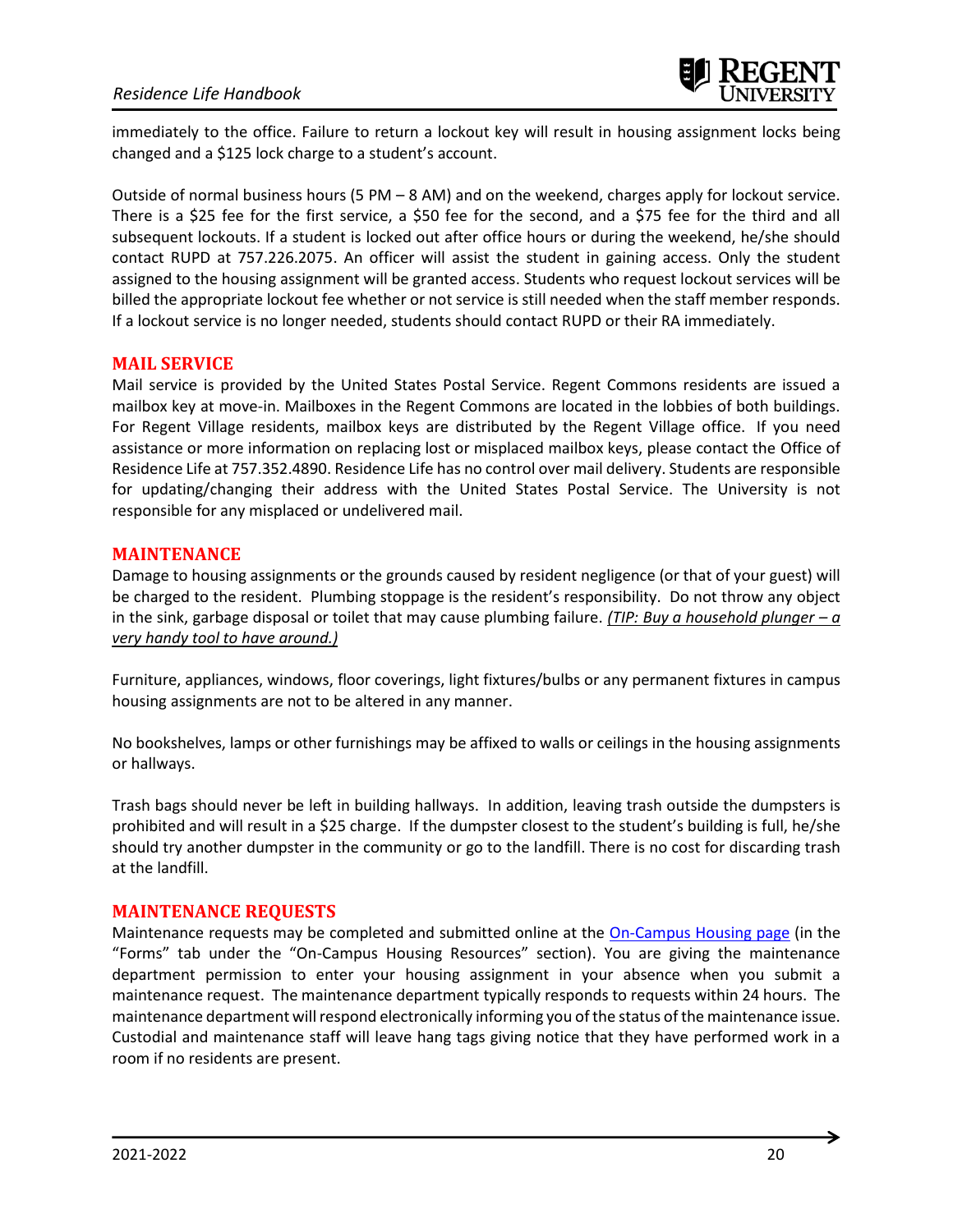# **PACKAGES**

For Regent Commons residents, an email from Residence Life staff will be sent to the student's Regent email account when the Regent Commons Office has received a package with their name on it that needs to be picked up. Packages will be available for pick-up Monday-Friday 8 AM – 5 PM. Please be advised that the Regent Commons Office is closed from 11 AM – 1 PM on Wednesdays for lunch and chapel. Packages that go unclaimed for more than 48 hours may be returned to sender. Packages that are small enough or delivered on weekends may be delivered directly to a resident's mailbox or door by the delivery service (i.e. USPS, UPS, and FedEx).

For Regent Village residents, packages delivered by USPS are placed in students' assigned mailboxes. If too large in size, USPS will attempt to deliver packages directly to students' rooms or bring packages to the Regent Village Office (Building 5960 Apt. 104). If a package is brought into the office, the RV office will send them an email notification as well. Please also be aware that photo ID will be required when picking up a package in the office. If a student is unable to pick up his or her package, the student may provide the name of his/her designee to the Regent Village Office via email: [studenthousing@regent.edu.](mailto:studenthousing@regent.edu) UPS, FedEx, Amazon, etc. will typically leave packages outside of student rooms unless otherwise noted on the delivery receipt.

# **PARKING AND DRIVING YOUR VEHICLE**

All students residing in University housing must have a Regent University parking decal properly displayed in their vehicles. Parking in handicapped spaces without the proper handicap decal is prohibited. The parking lot is for residents' motor vehicles only, including automobiles and motorcycles. Inoperable vehicles or vehicles with expired registrations are not allowed to be parked on the property and will be towed at the student's expense. Temporary parking permits for guests can be obtained in the Office of Residence Life during regular business hours.

Washing cars in the parking lot is prohibited. Driving on the grass or sidewalks is prohibited in campus housing and will result in a \$100 fine for each offense. In addition, truck and trailer loading ramps must not touch grassed areas. There are no exceptions to this rule. Violators will have their vehicles towed at their expense. The speed limit in residential area parking lots is 15 MPH. Students who violate parking rules and regulations risk having their vehicle towed at their own expense.

# **PETS**

Pets are not allowed in on-campus housing facilities (to include individual student housing assignments) or on the grounds of student housing facilities. This policy extends to guests of residents. Students should advise guests to make other arrangements for their pets before visiting campus housing. **Freshwater** aquariums containing *only* fish are permitted, but limited to 5 gallons in size. A violation of the pet policy will result in a \$100 fine.

While no exceptions to the pet policy are offered, the University does have a formal policy and process for individuals seeking to have a trained service animal (not considered a pet) or approved Emotional Support Animal (ESA) reside with them in their student housing assignment. The University's service and emotional support animal policies can be found here: [http://www.regent.edu/community-spiritual](http://www.regent.edu/community-spiritual-life/disability-services/#tab-service-emotional-support-animals-esas)[life/disability-services/#tab-service-emotional-support-animals-esas](http://www.regent.edu/community-spiritual-life/disability-services/#tab-service-emotional-support-animals-esas)

Please contact the Regent Village or Regent Commons offices (757.352.4890) for any questions regarding the pet policy and University Disability Services (757.352.4101) for any questions regarding the University's service and Emotional Support Animal policies.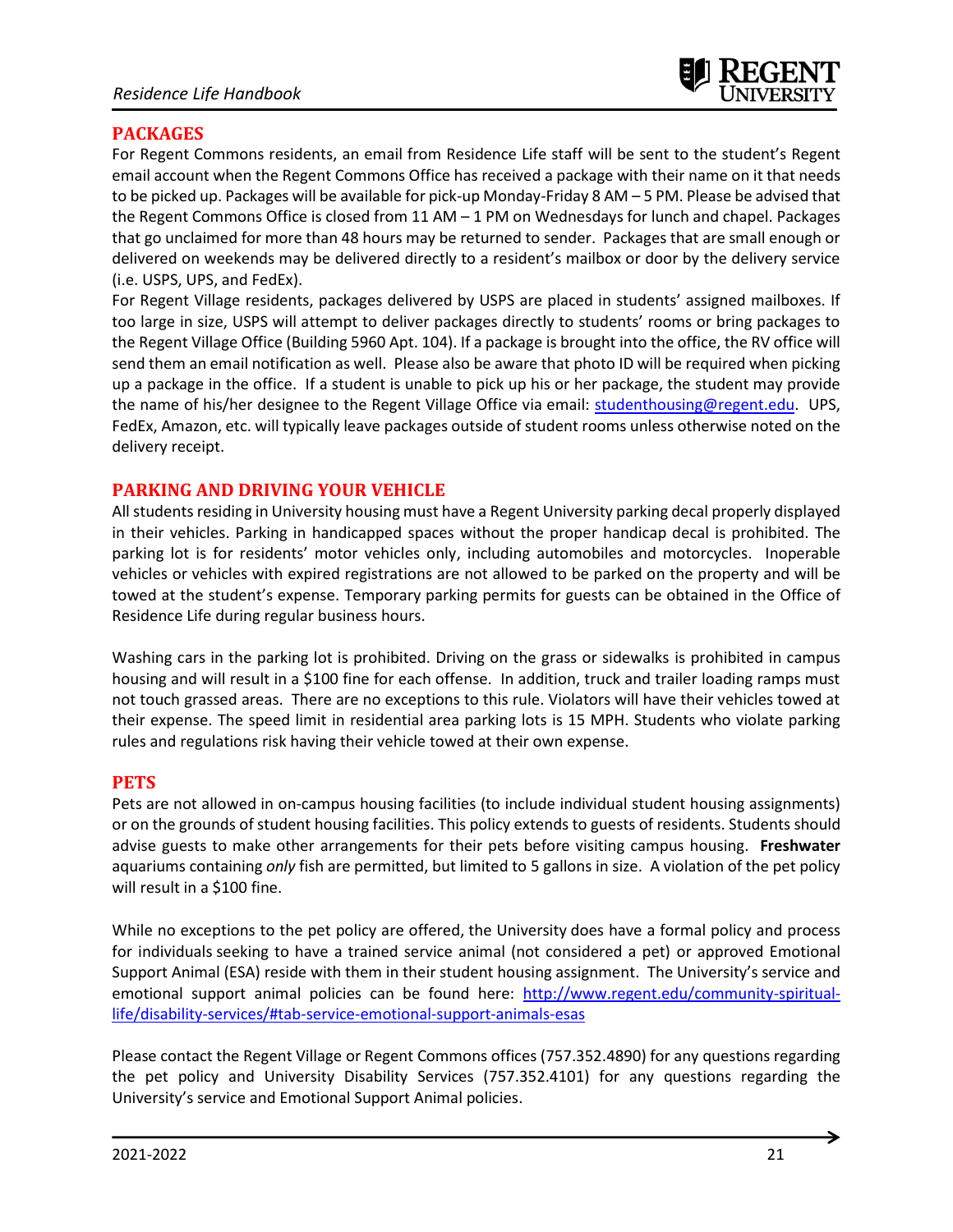

# **PLAYGROUND**

The playground at Regent Village is for the use of the students' children and their guests. The playground equipment is made for children. We ask that adults do not use the equipment. Parents should supervise their children when they are playing in the area. Please do not allow children to throw the mulch off of the playground into the walkways.

# **QUIET & COURTESY HOURS**

The residence halls should always be an environment conducive for studying. To help support the academic focus and success of residential students, quiet hours are 9:00 PM until 8:00 AM. Twenty-fourhour courtesy hours are always in effect in the residence halls. Be considerate of your fellow community members when watching television, listening to music, and engaging in any other activities that have the potential to create excessive amounts of noise. Students with electric guitars or electronic drums must use headphones to minimize the noise produced and to respect their fellow community members. Students must use discretion when playing any kind of musical instrument in and around campus housing. Courtesy Hours does not mean 'anything goes.' If you are confronted for noise (even during Courtesy Hours), you are expected to comply with the request as if it were Quiet Hours. Excessive noise during Courtesy Hours can still result in a referral to the student conduct system.

# **RECYCLING**

Residence Life is happy to offer recycling to both Regent Commons and Village residents. Please note that all recyclables must be in clear trash bags before being placed in the recycling containers. There is a designated recycling container located in each residential area. For Regent Commons, the dumpster to the right of the bike racks and en route to the stone bridge is for recyclables only. For Regent Village, a small recycling dumpster in the parking lot near the community building is for recyclables only.

Recyclable items that can be placed in the recycling dumpsters include the following: flattened cardboard, aluminum cans, glass bottles & jars, plastic bottles, magazines, newspapers, paper, brown paper bags, phone books, junk mail, and paperboard. Items *not* permitted in the recycling dumpsters include the following: plastic grocery bags, plastic tubs, garbage (food/liquids), and VCR Tapes.

# **REGENT VILLAGE OCCUPANCY STANDARDS**

In order to ensure the safety of Regent Village residents and their families, no more than two children may occupy a bedroom. Only one child three years of age or younger may occupy the master bedroom with parents. Should a family residing in Regent Village exceed the occupancy standards established in this policy they will have to transition out of campus housing at the end of the current housing term. This policy applies to both two-bedroom and three-bedroom apartments in Regent Village. For safety reasons, only families with children 12 years of age or older will be assigned to upstairs apartments.

# **ROOM CONSOLIDATION**

The Office of Residence Life reserves the right to consolidate students together and reassign students as necessary to maximize the use of vacancies/rooms/apartments on campus.

# **ROOM CHANGES**

Students desiring to move from one housing assignment to another must complete and submit a Room Change Form to the Office of Residence Life. The student will be notified when and if a housing assignment becomes available. A room change fee will apply and transfers are based on availability. Please note that there is a two-week room change freeze at the beginning and end of each semester.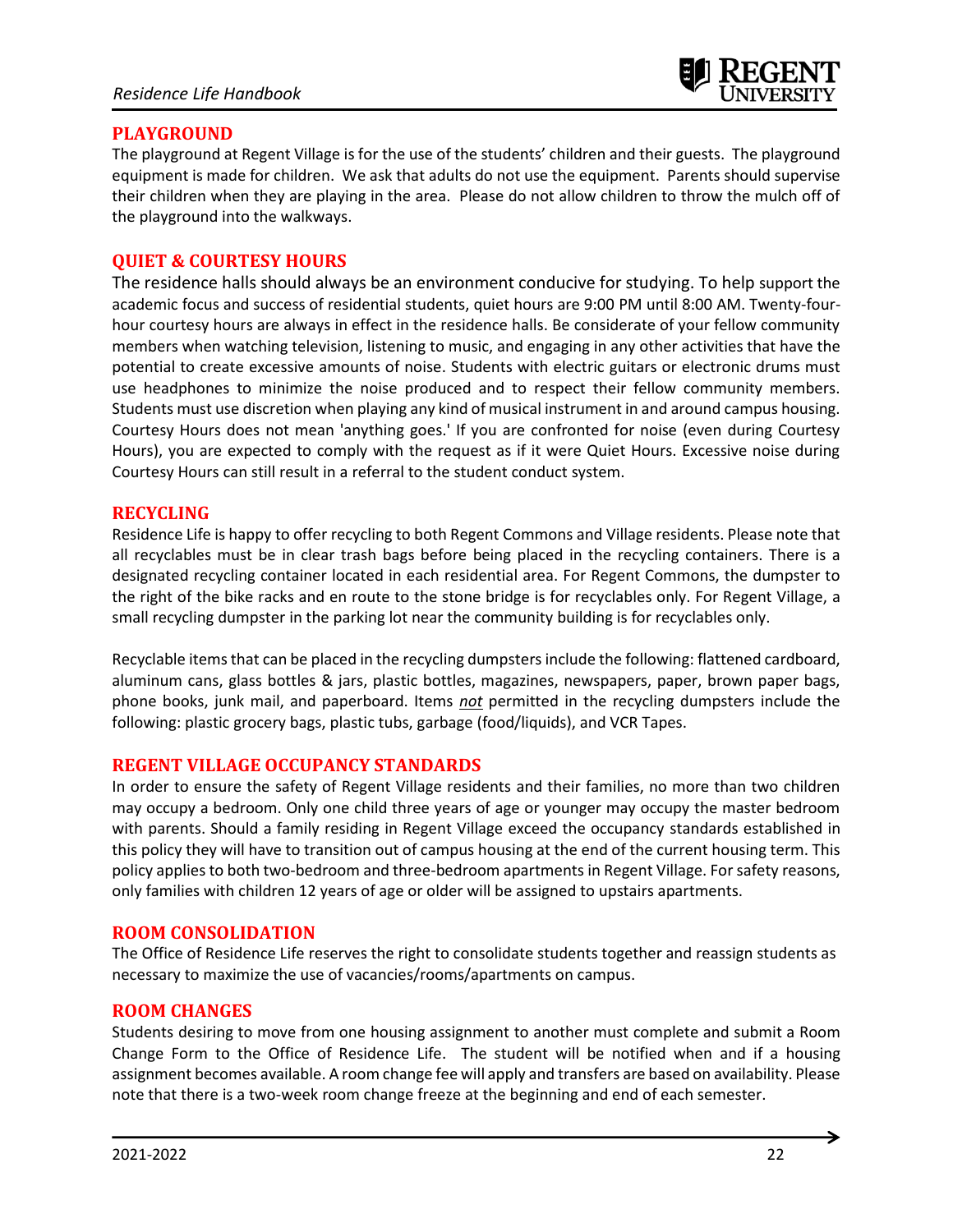# **ROOM ENTRY**

Residence Life staff and authorized personnel may enter a student's room for the purpose of assuring fire protection, life safety, sanitation, scheduled or emergency maintenance of University furnishings, fixtures and facilities. Any such inspections or entry, except in the case of emergencies, shall be announced at least 24 hours in advance. The student will be notified either by posting a note on the student's housing assignment door, sending an email, or bulletin board postings.

When a resident has requested repairs or pest extermination services by submitting a maintenance request, they are authorizing maintenance personnel and/or a contractor hired by the University to enter the housing assignment in the resident's absence for the sole purpose of making the repairs or providing the necessary service.

If a roommate moves out of a room, a member of the Residence Life Staff may enter the room following the completion of the move out to inspect for damage and ensure that the space is available for a new occupant.

Residence Life policy prohibits staff members from unlocking housing assignment doors for anyone other than students who are assigned to that specific space. Photo identification is required.

It is understood and agreed that a resident's housing assignment, room or possessions on campus will not be searched by University authorities for violation of University rules and regulations or applicable law, unless there is reasonable administrative cause to believe that a resident is using his/her housing assignment and/or room for purposes in violation of the University rules or regulations, or in violation of the housing agreement.

# **SMOKE DETECTORS AND FIRE SPRINKLERS**

Residents should test their smoke detectors on a regular basis (once a month is suggested) to make sure that the batteries are operable. Residents need to submit a maintenance work order online should smoke detector batteries need to be replaced. Items cannot be hung from sprinkler heads. Sprinkler heads cannot be covered or blocked by furniture or other personal items.

# **SOLICITING**

As stated in the [Student Handbook](http://www.regent.edu/studenthandbook), "Regent University specifically prohibits the solicitation of sales information and items not expressly sponsored by the University. There shall be no solicitation or sales of non-University sponsored items on school premises. Listings of students, faculty, and staff will not routinely or normally be provided to outside organizations or agencies. University-sponsored and approved organizations desiring to engage in sale or promotion activities must receive approval from the Office of Student Services prior to engaging in such business activity." To avoid disruption of University business operations or disturbance of staff, students, and their families, this Non-solicitation Policy also applies to University housing and is further clarified here. For purposes of the Non-solicitation Policy, "Solicitation" (or "Soliciting") shall include, canvassing, seeking to obtain membership in or support for any organization, requesting contributions, seeking support for a political candidate, and posting or distributing handbills, pamphlets, petitions, and the like of any kind ("Materials") on University property or using University resources (including without limitation bulletin boards, computers, mail, e-mail and telecommunication systems, photocopiers, and telephone lists and databases). "Commercial Solicitation" means peddling or otherwise selling, purchasing or offering goods and services for sale or purchase, distributing advertising materials, circulars or product samples, or engaging in any other conduct relating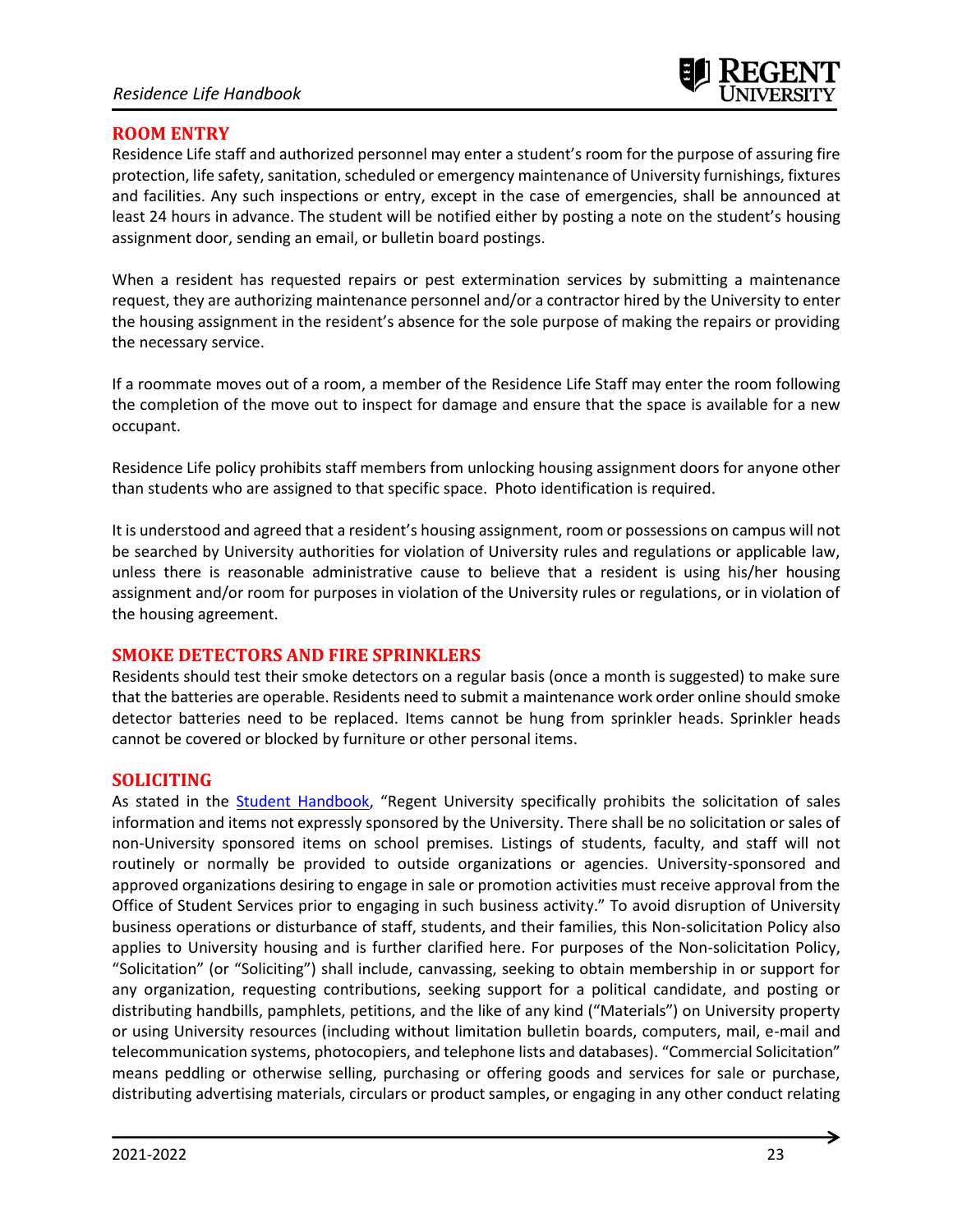# *Residence Life Handbook*



to any outside business interests or for-profit or personal economic benefit on University property or using University resources. Solicitation and Commercial Solicitation performed through verbal, written, or electronic means, are covered by the Non-solicitation Policy. In-home sales "parties" are permitted in individual housing units, but should be by private invitation only, and cannot be openly publicized to the University or residential communities. Spaces such as community rooms, outdoor picnic areas, and other common-use areas cannot be used for sales or solicitation. Students, student organizations, businesses, and churches are prohibited from sliding flyers under housing assignment doors. Door to door solicitation is prohibited. All flyers, advertisements, and promotional items must be approved by Residence Life staff prior to being posted on bulletin boards in the residence halls. Postings of any kind that have not received approval will be removed.

#### **SPORTS AND PRANKS**

Participating in sports or other athletic activities inside the residence halls is prohibited. Throwing balls, Frisbees, and other objects in the residence halls can disturb others and possibly damage University property. Riding bikes, skateboards, and other self-propelled or motorized equipment in the residence halls is prohibited.

Due to the potential for damage to University property and/or disruption of others in the community, participating in pranks is prohibited. Engaging in activities that involve water guns, water balloons, and shaving cream is prohibited.

#### **STORAGE**

Storage space beyond what is provided in each residence hall room is not available for residential students. All personal possessions must be removed when students leave the residence halls at the end of the academic year/ tenure.

#### **SUBLEASING**

Residents are not allowed to sublet their campus housing assignments. Violation of this policy could result in judicial sanctions through the student conduct process.

#### **TERMINATION OF HOUSING AGREEMENT**

A student who chooses to terminate his or her Student Housing Agreement before the original start and end date for any reason other than complete withdrawal from the University will automatically forfeit his or her housing deposit on file and remain financially responsible for a portion of the original semester fee. The prorated semester amount will be added to the following semester of the academic year in which a student cancels their housing agreement (i.e. if canceling in the spring or summer semester, the prorated amount will be added to the fall semester; if canceling in the fall semester, the prorated amount will be added to the spring semester). In summary, students are **only** released from all housing fees in the case of complete withdrawal from the university.

The following charges apply only to **incoming freshman, transfer, or first-year graduate students**:

- If written notice of cancellation is received by Student Housing via the [Request to Terminate](https://www.regent.edu/campus/housing/forms/terminate.cfm)  [Housing Form](https://www.regent.edu/campus/housing/forms/terminate.cfm) **prior** to the student accepting his or her assignment in Genisys, the student will receive a refund of his or her housing deposit.
- If written notice of cancellation is received **after** the student accepts his or her assignment in Genisys, the student will forfeit his or her housing deposit.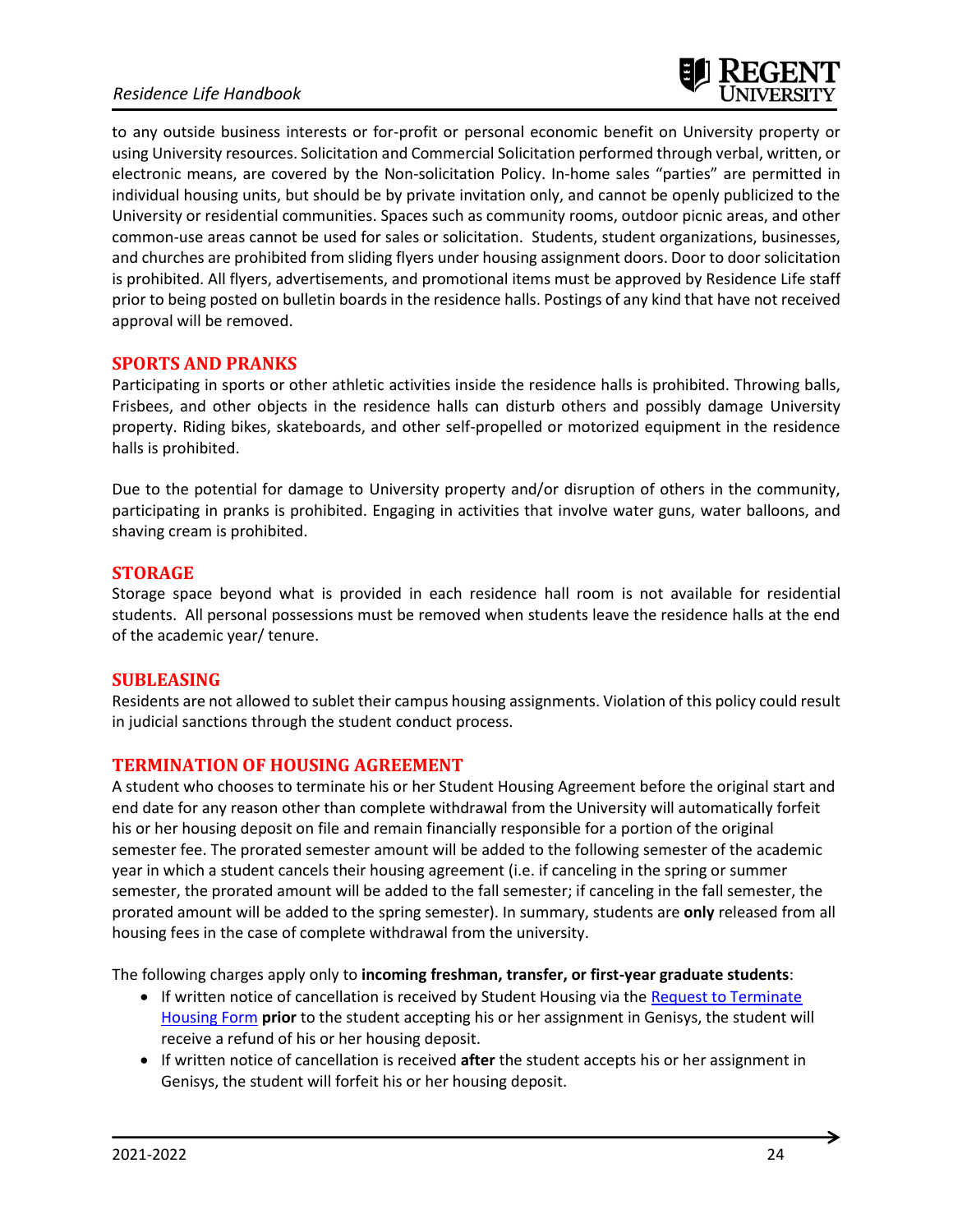

The following charges apply to **upperclassmen students, i.e., sophomores, juniors, seniors, and returning graduate students**:

- If written notice of cancellation is received by Student Housing via the [Request to Terminate](https://www.regent.edu/campus/housing/forms/terminate.cfm)  [Housing Form:](https://www.regent.edu/campus/housing/forms/terminate.cfm)
	- o **Fall Semester**
		- After the Room Selection Process, but no later than July  $31^{st}$  for the academic year, the *Student* will be responsible for **\$500** of the original semester fee.
		- After July  $31<sup>st</sup>$ , but no later than the first day of classes of the upcoming academic semester, the *Student* will be responsible for **\$750** of the original semester fee.
	- o **Spring Semester**
		- If the *Student* cancels their housing agreement **before** December 1<sup>st</sup>, they will be responsible for **\$500** of the original semester fee.
		- If the *Student* cancels their housing agreement **after** December 1<sup>st</sup>, but no later than the first day of classes of the upcoming academic semester, the *Student* will be responsible for **\$750** of the original semester fee.
	- o **Summer Semester**
		- If the *Student* signs up for summer housing but cancels **before** May 11<sup>th</sup>, they will **not** be responsible for the original semester fee.
		- If the *Student* signs up for summer housing but cancels **after** May 11<sup>th</sup>, they will be responsible for **\$250** of the original semester fee.

# **THERMOSTATS**

Thermostats are the sole property of the University and may not be modified/tampered with under any circumstance. Each apartment has a thermostat that has been limited by maintenance to go no lower than 70 degrees on cooling and no higher than 75 degrees on heat. Residents that are found tampering with their thermostats to lower or higher temperatures will be fined \$50 per instance. Maintenance will be checking thermostats during routine air filter changes and when in an apartment for any other reason, to ensure that thermostats are properly calibrated. Residence Life staff may also check thermostats during Health & Safety inspections.

# **TOBACCO AND SMOKING**

Campus housing at Regent University is a smoke-free and tobacco-free community.All tobacco products and all non-tobacco smoking products (i.e. nicotine vapor products & alternative nicotine products) are prohibited in the residence halls. Hookahs and shisha pipes are also prohibited in the residence halls. Smoking is not permitted within the residential facilities or outside of them in areas such as parking lots and picnic areas, etc. Effective July 1, 2019, Virginia law has increased the minimum age to purchase or possesstobacco products, nicotine vapor products, and alternative nicotine products from 18 years of age to 21 years of age with an exception for active military duty personnel. However, all tobacco products, nicotine vapor products, and alternative nicotine products remain prohibited on University property and in campus housing, regardless of military status. Residents in violation of the tobacco and smoking policy can expect a \$100 fine, parental notification if under the age of 21 and housing probation. Other conduct sanctions can be issued to a student found in violation of this policy dependent upon the circumstances. Residents found responsible for violating this policy on multiple occasions can expect higher fines (\$150- \$200), required substance use/abuse counseling, and/or loss of campus housing privileges.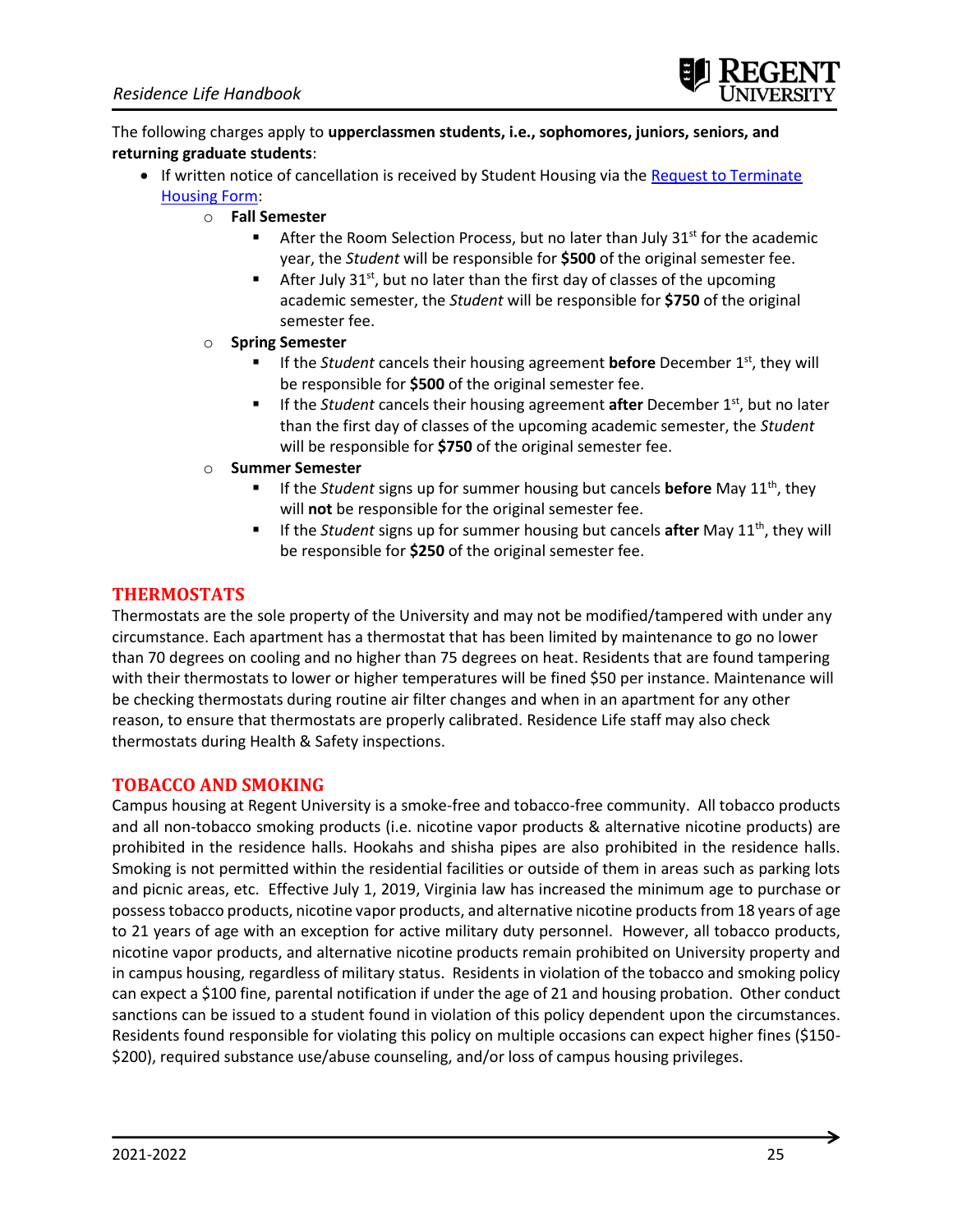# **TRASH COLLECTION**

There are several garbage dumpsters in all residential areas for students to dispose of their trash. Waste Management empties the dumpsters several times each week. They will not empty a dumpster that has trash around or outside of it; instead, we are fined and must wait until the next collection date for the dumpster to be emptied. Please do not leave trash outside of the dumpster. Students who leave trash outside of the dumpster will be charged a \$25 fine. We ask that you break boxes down before putting them into the dumpster. Items too large for the dumpster should be taken to the landfill for disposal.

Please close the dumpster doors after each use – this will prevent animals from getting into the dumpster and possibly causing a threat to students.

# **UNAUTHORIZED ACCESS**

Students are not permitted in unauthorized areas of campus including, but not limited to, maintenance rooms, mechanical rooms, balconies, roofs, and storage rooms/areas.

# **UNSANITARY AND UNSAFE CONDITIONS**

Living conditions that could adversely affect residents' health and safety are prohibited. Residents are responsible for maintaining reasonable standards of cleanliness and safety in their housing assignments and rooms, laundry rooms, the fitness center, hallways, lounges, bathrooms, and lobby areas. This includes proper garbage/trash disposal. Upon vacating a room or housing assignment, the resident must ensure that the space is clean and in acceptable condition for the next student to occupy. Residents will be billed for cleaning charges.

# **VACATING (Graduate & Older/Non-Traditional Undergrad Students in Village Only)**

Regent Village residents (excluding traditional undergrads on academic year housing agreement) are required to complete and submit a Notice to Vacate on October 31 if vacating by December 31 (Fall Semester), February 28 if vacating by May 31 (Spring Semester), and/or May 31 if vacating by July 31 (Summer Semester).

*A student's housing agreement will automatically roll-over to the next semester when a Notice to Vacate is not submitted as outlined in their housing agreement and this policy, resulting in the student being responsible for the full amount of the roll-over term.*

The resident will receive communication from the Office of Residence Life confirming receipt of the Notice to Vacate form and important information for vacating. Individuals living in Regent Commons with roommates will also receive notification that their roommate is vacating and specific information pertaining to the incoming roommate(s).

# **VACATING EXPECTATIONS**

In addition to following all instructions included on the Move-Out Cleaning Checklist distributed prior to vacating, students are expected to follow the guidelines listed herein when vacating their housing assignment. Students are required to remove all items that they have added to the housing assignments. This includes child-safety devices.

Students should **not** attempt to spackle their walls. All trash and personal items must be removed from the housing assignment. This includes welcome mats, food, telephone and TV cables and anything that is not the property of the University. There is a \$30 fee per item that must be removed from campus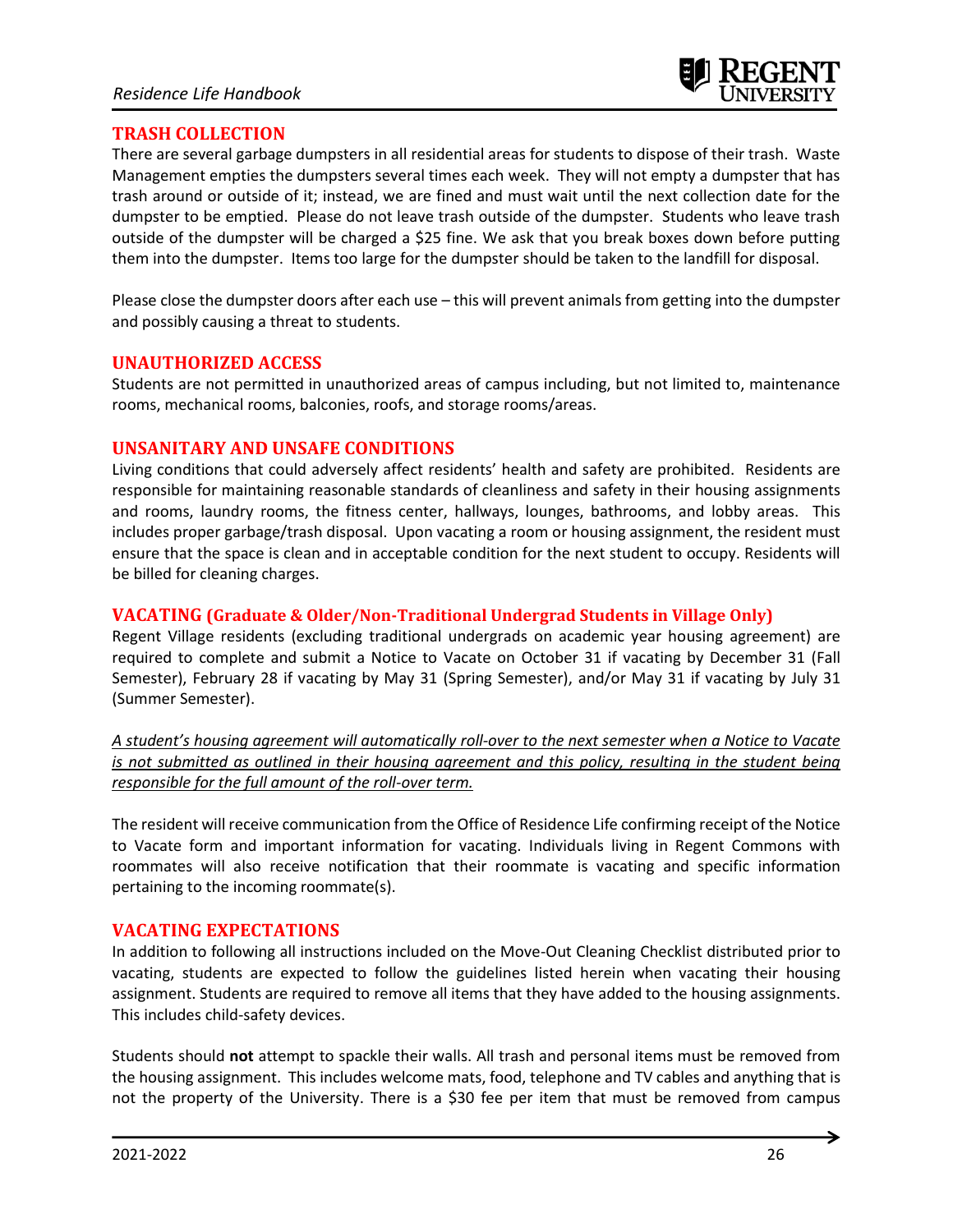# *Residence Life Handbook*

housing. In addition to this \$30 fee per item, additional fees for disposing of these items (landfill costs, specialized container costs, etc.) may be placed on a student account.

**FOR ALL RESIDENTS:** Students should not remove or dispose of the Regent University-owned Cox Communications equipment (cable/internet modem, wireless router, digital converter box, and all accompanying accessories) in the housing assignment. Removing/disposing of this equipment will result in a \$150 replacement fee placed on a student's account.

Students should not turn off their refrigerator or water heater. Residents not abiding by these guidelines will be subject to maintenance and/or housekeeping charges.

#### **VANDALISM**

Vandalism of campus housing and/or University property or the destruction of personal property of others is prohibited. Students found in violation of this policy may have to make restitution to the appropriate parties and may face judicial sanctions from the Office of Residence Life and Community Standards.

# **WALL DECORATIONS (Commons)**

Due to the potential for excessive wall damage in the Commons, the following policy is in place for decorating walls in the apartments and hallways. *Do not attempt to patch or paint walls yourself.* Students with questions regarding this policy should contact their RA or the respective area office.

Prohibited: Tape of any kind, stickers, command strips of any kind, monogram decals. Authorized: Small nails or screws, picture hanging hooks, thumbtacks, and staples.

# **WALL DECORATIONS (Village)**

Due to the potential for excessive wall damage in the Village, the following policy is in place for decorating walls in the apartments. *Do not attempt to patch or paint walls yourself.* Students with questions regarding this policy should contact their RA or the respective area office.

Prohibited: Large screws, nail/wall anchors, and command strips. Authorized: Small nails or screws, picture hanging hooks, thumbtacks, and staples.

#### **WEAPONS**

Regent University faculty, staff, students or visitors are prohibited from using or possessing fireworks, firearms, or other dangerous weapons or material on University property, inclusive of campus housing, or adjoining property owned by CBN. Firearms are defined as any gun, rifle, pistol or handgun designed to fire bullets, BBs, pellets, or shoot regardless of propellant used. Weapons include, but are not limited to, fixed blade non-culinary knives, razors, metal knuckles, hatchets, foils, BB guns, paintball guns, airsoft guns, swords, slingshots, live ammunition, stun guns, Tasers, blackjacks, nunchucks, bows and arrows, or any explosive or incendiary devices. Exception to this policy will apply to sworn or authorized public safety personnel in the performance of their duties. A harmless instrument designed to look like a firearm, explosive, or dangerous weapon which is used by or is in the possession of a person with the intent to cause fear or assault to another person is included within the meaning of a firearm, explosive, or dangerous weapon.

Any item that appears to be a weapon (i.e. prop weapons) shall not be utilized for any purpose on University property that is utilized for any purpose on University property, inclusive of campus housing,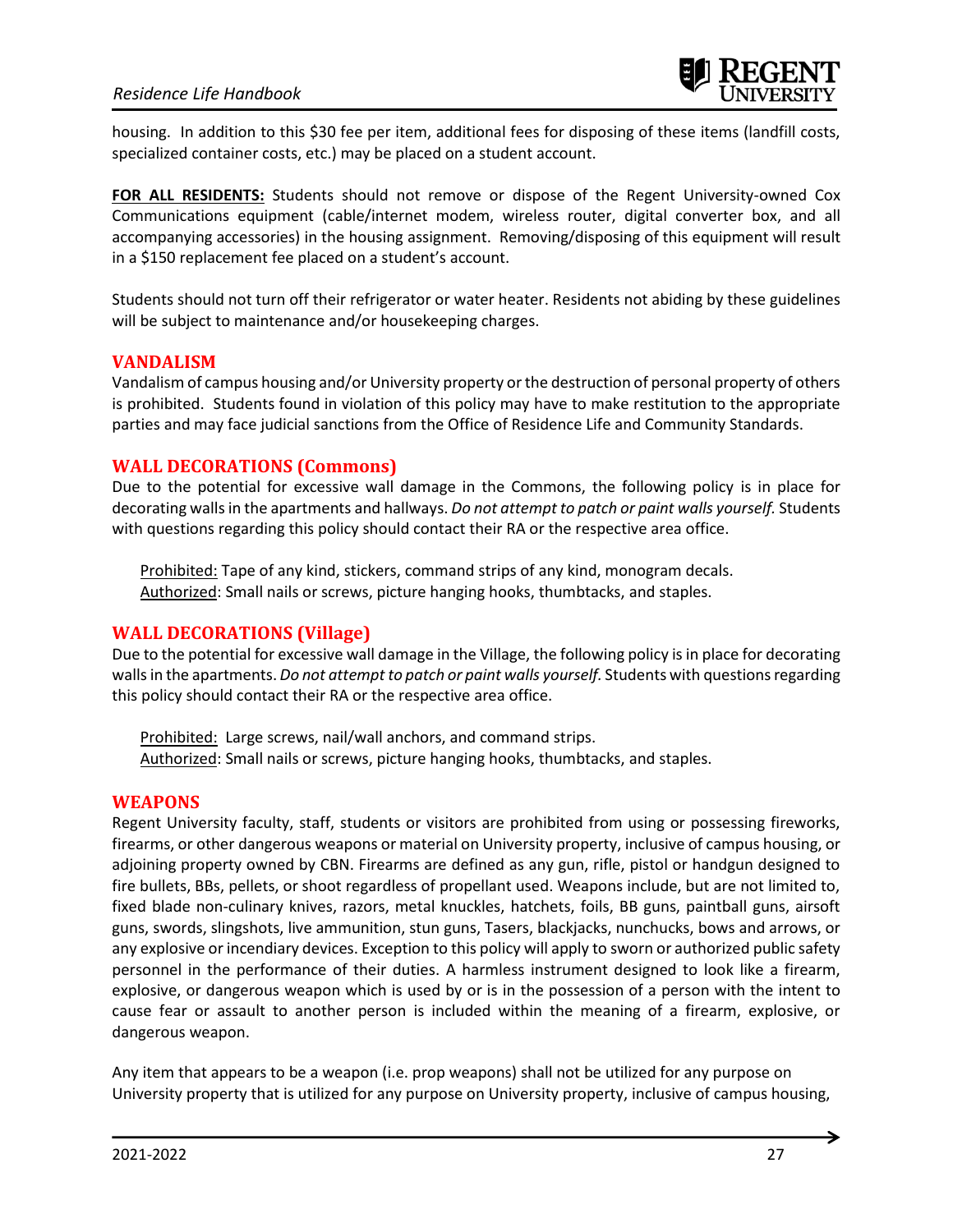# *Residence Life Handbook*



or adjoining property owned by CBN must be reported and approved by Regent University Police Department (RUPD) prior to being used in any activity. Examples of these activities include, but are not limited to, theatrical plays, film projects, and ROTC military exercises. These items are subject to confiscation if the responsible party has not reported nor been approved by RUPD or the Office of Residence Life to have said items. Prop weapons must be removed from campus housing within 24 hours after the approved activity has concluded. Failure to comply with this ordinance will result in fines to the responsible party starting at \$50.

#### **WINDOWS**

Throwing objects and pouring liquids from windows is prohibited and dangerous. Objects may not be placed on the window sills as they may fall out or be knocked out accidentally, causing harm and/or damage to persons or property. Engaging in potentially dangerous behaviors such as sitting on window ledges, leaning out of windows and climbing in and out of windows is prohibited.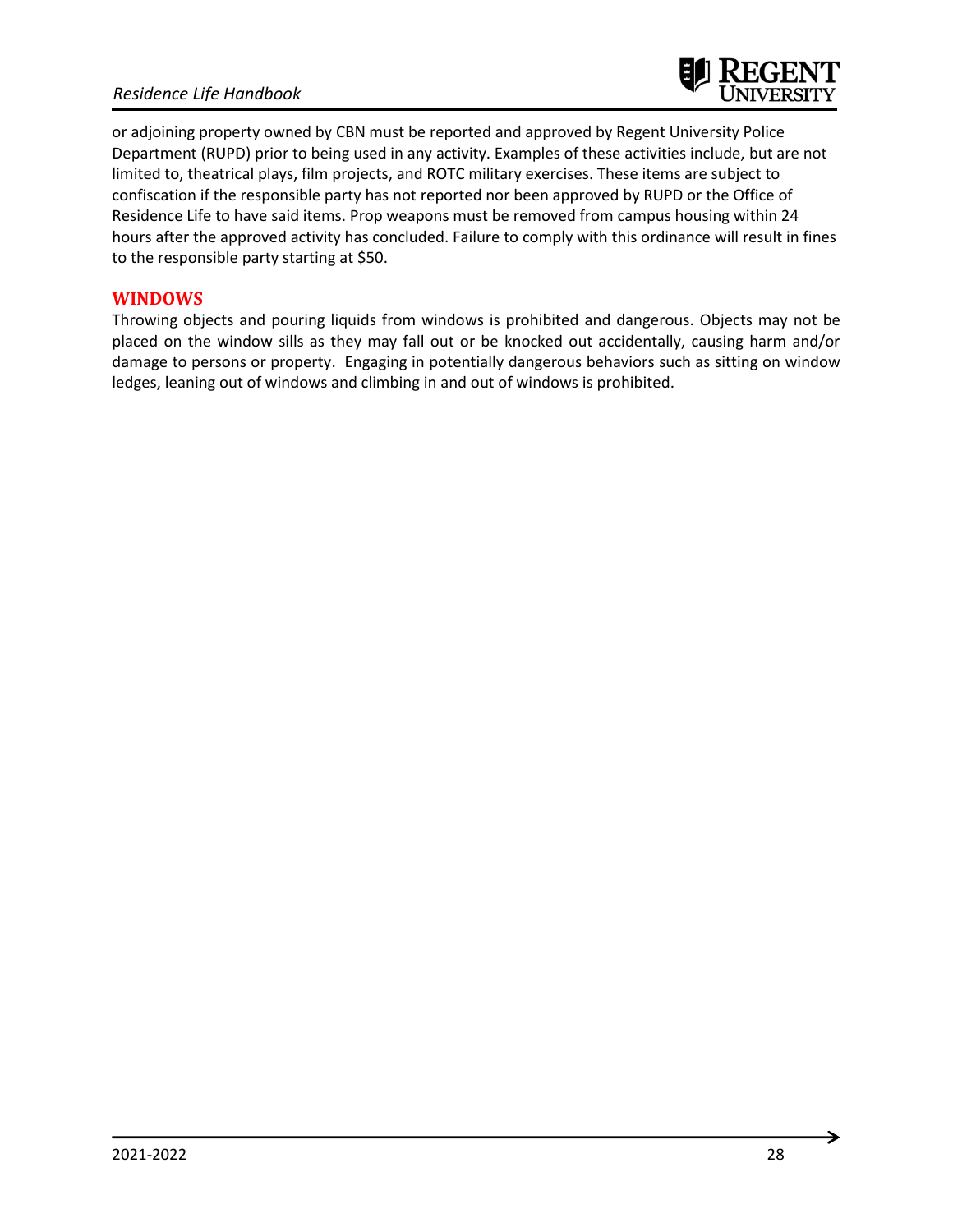

# **PROHIBITED ITEMS**

*In an effort to make the residential experience in campus housing a safe one for all residents, the following items are prohibited in the residence halls. This is not an all-inclusive list. Residence Life staff reserve the right to remove other items not listed in the Residence Life Handbook that are deemed unsafe for the residence halls.*

**ALCOHOL**: Alcohol and all alcohol containers (i.e. bottles, cans, flasks, kegs, etc.) are prohibited in the residence halls. Empty alcohol containers are prohibited in the residence halls and will be confiscated.

**APPLIANCES**: Students are not permitted to bring additional appliances into their housing assignments(other than washers/dryers in Village Phase II apartments). Refrigerators, ovens, and stoves are provided by the university. Additional micro-fridges **must be approved by and registered with the Office of Residence Life.** Micro-fridges, both those authorized and unauthorized to be in campus housing, are subject to all University and Residence Life policies. Residence Life staff reserves the right to inspect the contents of micro-fridges during Health & Safety Inspections as well as during instances of alleged misconduct. Microwaves are provided in Regent Commons. *Residents of Regent Village must provide their own microwaves.*

**CANDLES AND CANDLE WARMERS**: All candles (wick or no wick) and candle warmers are prohibited in campus housing.

**DARTBOARDS**: Dartboards are prohibited due to the potential damage that can occur to University property.

**DRUGS:** The use, possession or sale of all illegal and/or illicit narcotics (to include narcotics paraphernalia) is strictly prohibited.

**EXTENSION CORDS, MULTI-PLUG ADAPTERS, AND OUTLET SPLITTERS**: Only power strips with reset buttons are permitted in the residence halls.

**FLAMMABLES**: Lighters, matches, any and all fireworks are prohibited in the residence halls.

**FOG/SMOKE MACHINES**: Fog and smoke machines are prohibited in the residence halls due to the risk of setting off building-wide fire alarms.

**FURNITURE**: (For furnished housing assignments only) large pieces of furniture in student rooms in addition to what is provided by the university are prohibited. Special requests may be submitted to the Office of Residence Life.

**FUELS**: Flammable and potentially dangerous fuels to include gasoline, kerosene, and propane are prohibited in campus housing.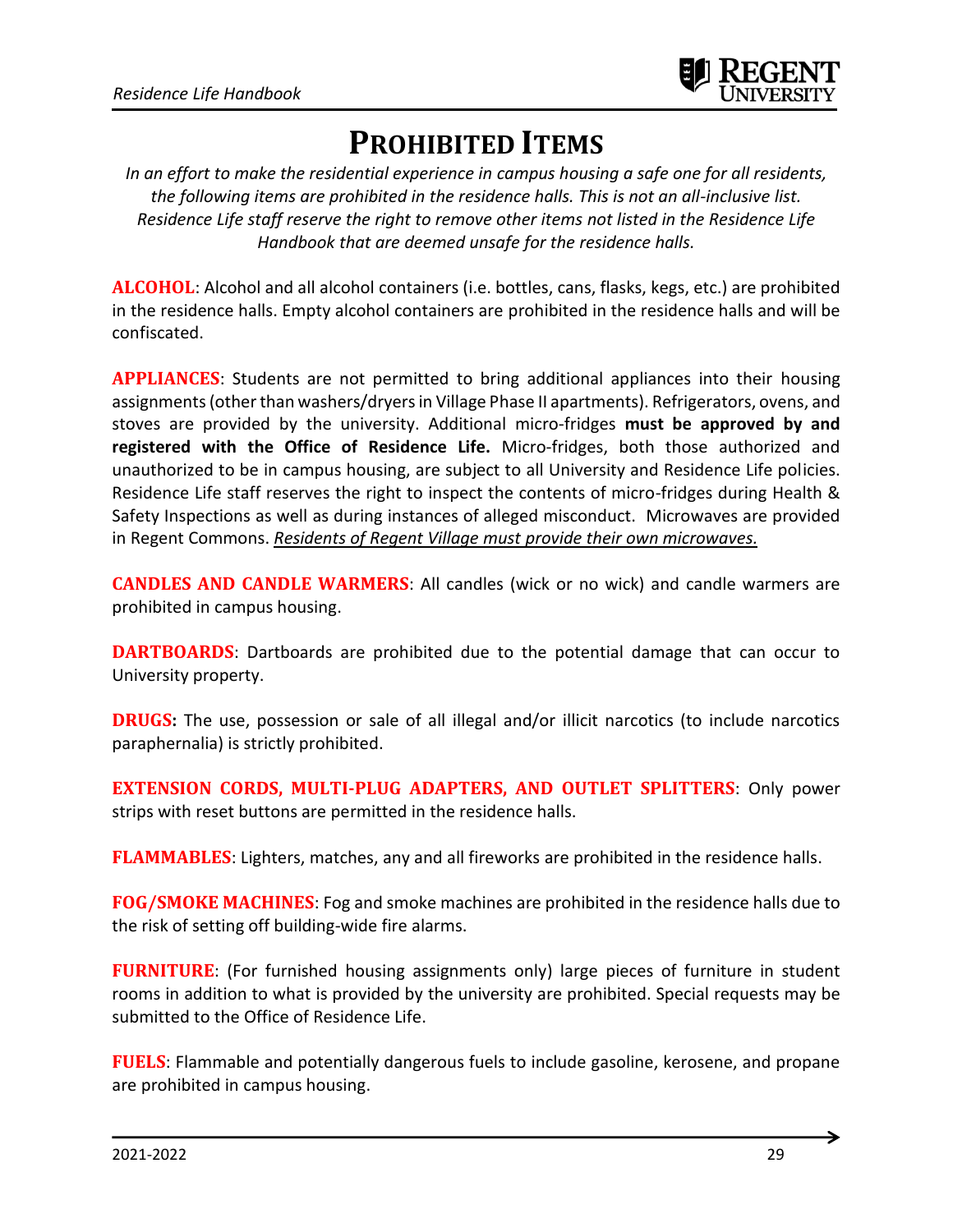# *Residence Life Handbook*



**GRILLS:** As a proactive measure to protect both the community and facilities, charcoal, gaspowered and electric grills are prohibited in and around housing assignments, including porch/patio areas. Several grills are provided in both the Regent Commons and Regent Village picnic areas which are far removed from housing assignments.

**INCENSE**: Incense is not permitted in Regent Commons or Regent Village due to fire safety concerns.

**PETS**: No pets are permitted in campus housing except fish in a 5 gallon or smaller freshwater tank.

**PLUG-IN AIR FRESHENERS**: Air fresheners that include a pass-through plug/additional outlet are prohibited.

**PRESSURIZED CONTAINERS**: All pressurized containers containing gases such as CO2 and propane are prohibited in campus housing.

**TOBACCO PRODUCTS AND PARAPHERNALIA**: All tobacco products (i.e. chew, cigarettes, cigars, clove cigarettes, electronic cigarettes, vaporizers of all kind, herbal cigarettes and smoking paraphernalia (such as hookahs) are prohibited in campus housing.

**SPACE HEATERS**: Space heaters are prohibited in campus housing due to fire safety concerns.

**WEAPONS AND FIREARMS**: BB guns, paintball guns, airsoft guns, stun guns, swords, fixed blade non-culinary knives, slingshots, live ammunition, handguns, Nerf guns, foam darts, and martial arts practice weapons are prohibited in campus housing. Prop weapons that are being utilized for theatrical plays, film projects, and ROTC military exercises must be approved by RUPD and Student Housing prior to having them in campus housing. Prop weapons that are being utilized for once of the reasons above must be removed from campus housing within 24 hours after the approved activity has concluded.

**WIRELESS ROUTERS**: Wireless routers are not permitted in Regent Commons/Regent Village as they interfere with the access points provided by the University.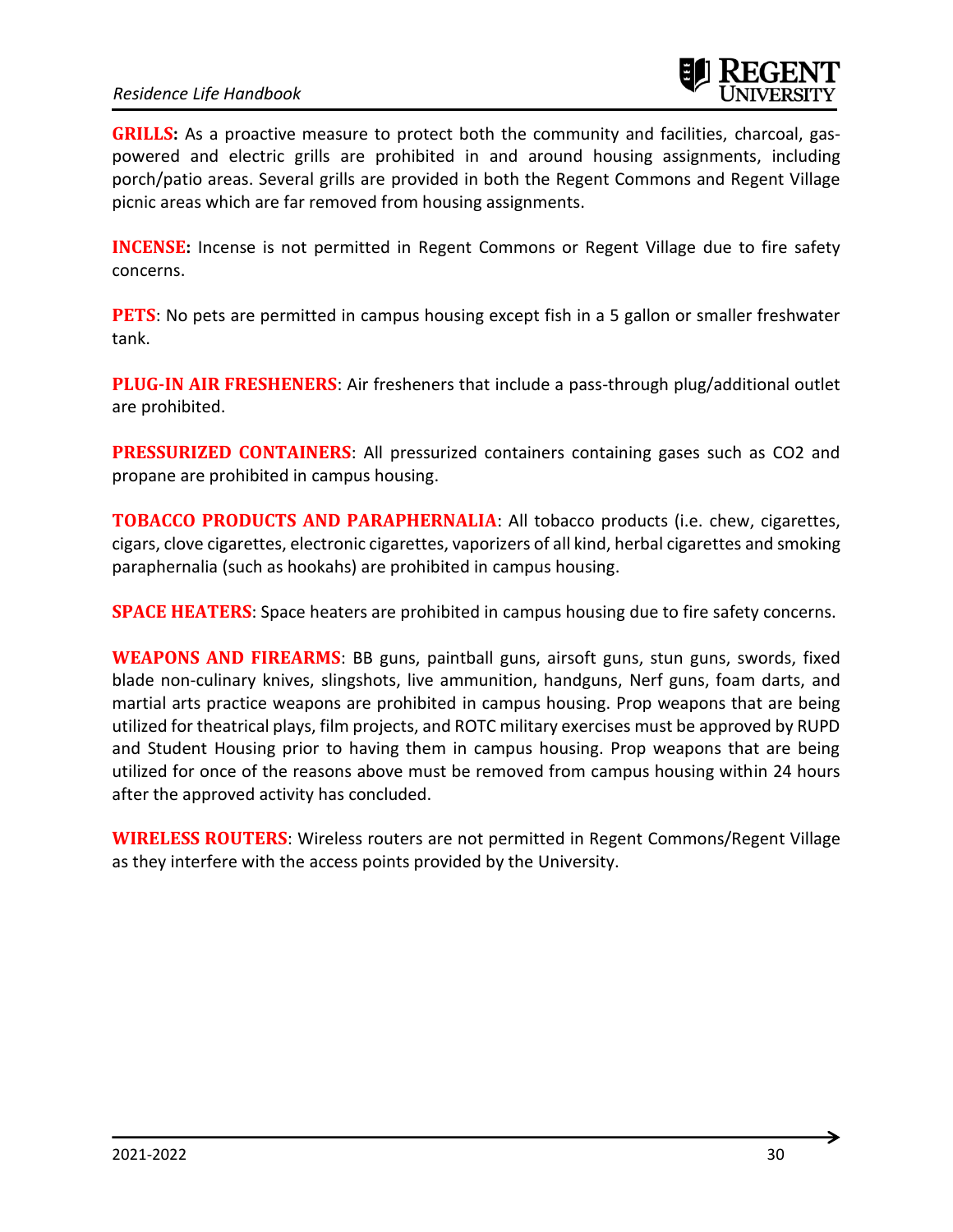# **FIRE SAFETY**

**In the event of any emergency, fire-related or not, please call 9-1-1.** Non-emergency calls may be made to Regent University Police Department (RUPD) at *757.226.2075.* Fires in on-campus housing are extremely dangerous. Therefore, all students are expected to respond to all fire alarms as if a real fire were occurring. Failure to adhere to any or all fire safety policies or evacuate the building when a fire alarm has sounded may result in judicial sanctions. If you have a disability, and responding to a fire alarm may prove to a challenge for you, please notify the Office of Residence Life.

# **FIRE SAFETY EQUIPMENT**

Residents should know the location of all fire alarm pull stations in the building (if applicable). Residents should know the location of the fire extinguishers in their residential area. Items should not be hung from sprinkler heads in housing assignments or in hallways. This can set off the sprinkler head resulting in significant damage to both University and personal property. Tampering with fire safety equipment is strictly prohibited. Individuals found to be responsible for tampering with fire safety equipment will face significant judicial sanctions.

# **FIRE DRILLS AND ALARM EVACUATIONS**

Residents need to identify the exit closest to their housing assignment and use this as their evacuation route during fire drills and/or true fire alarms. Determine other alternative evacuation routes in case your normal evacuation is obstructed during a fire. Avoid using elevators during fire drills and fire alarms. All residents are expected to evacuate during planned drills and fire alarms. Failure to do so will result in significant judicial sanctions.

Students with special needs requiring assistance during an evacuation should go to the foyer area by the elevators on their floor. Residence Life staff or emergency response staff will check these areas for students requiring assistance.

# **IMPORTANT FIRE SAFETY INFORMATION**

- In the event of a fire, calmly but quickly evacuate the building. Do not use elevators.
- Call 9-1-1.
- As you evacuate, alert others of the fire and the need to evacuate by knocking on housing assignment doors you pass.
- Feel doors before opening them to ensure they are not hot. Close all doors when exiting. Go to the nearest stairway. Do not use an elevator. If one exit is blocked by fire, heat or smoke, go to another exit. If all stairways are blocked, go to the nearest window and signal for help.
- Close doors & windows in the vicinity of the fire to hinder the spread of smoke and fire.
- If you cannot exit a room, seal the cracks around the door, using sheets, pieces of clothing or whatever is available**.** To let the smoke out and bring fresh air in, open windows a few inches. Hang an object out the window to alert the Fire Department of your location. Stay low to the floor and breathe through a damp cloth or towel. If possible call 9-1-1 and RUPD at **757.226.2075** to report being trapped.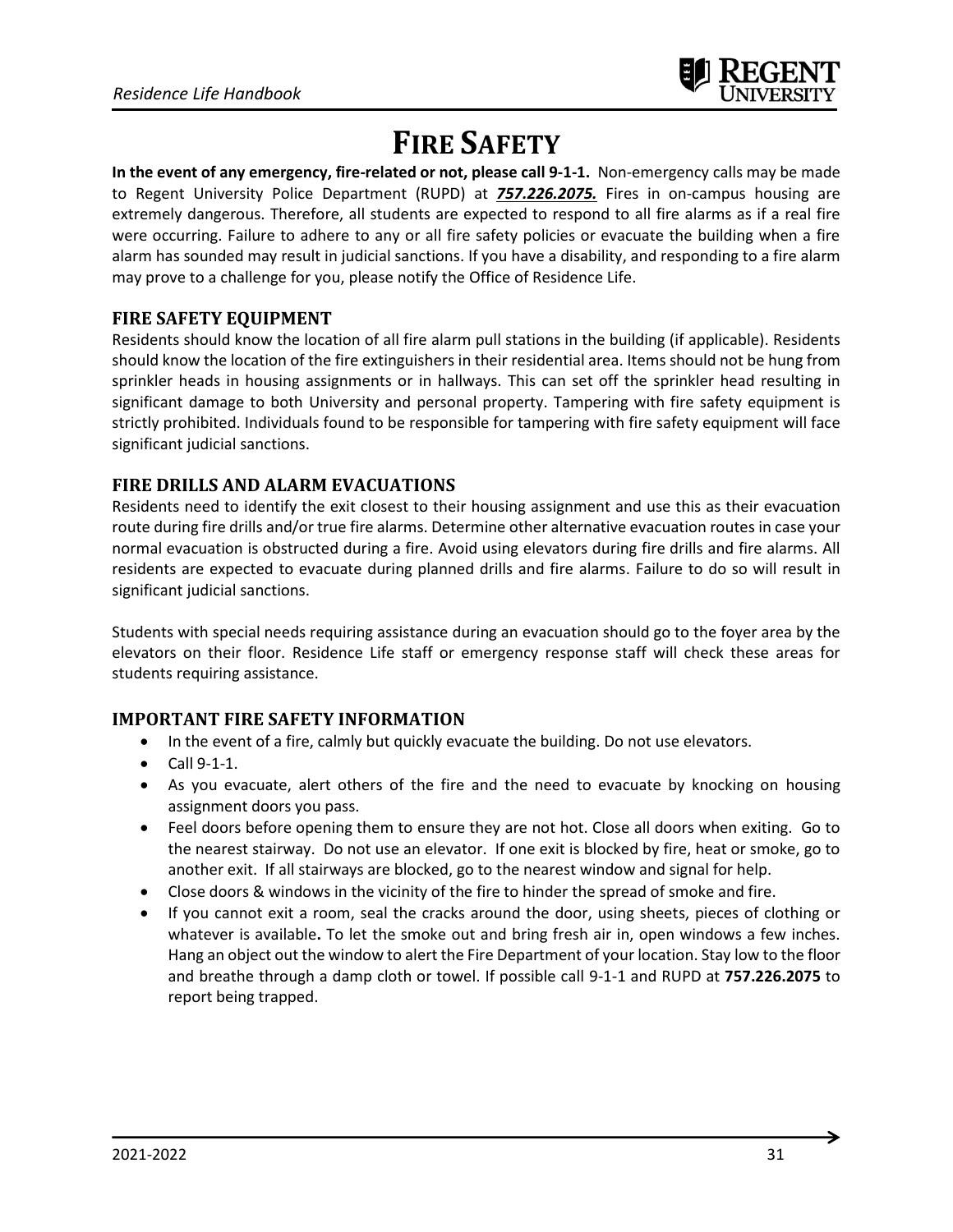# **GENERAL SAFETY INFORMATION**

- ❖ Commit the Regent University Police Department (RUPD) phone number to memory: **757.226.2075**.
- ❖ Students should avoid walking alone at night if at all possible. You can request a police escort by contacting RUPD at **757.226.2075**.
- ❖ Call boxes are available throughout campus if you need immediate contact with RUPD.
- ❖ NEVER lend your housing assignment keys or access key card to anyone.
- ❖ Always lock your housing assignment door before heading to class, chapel, or offcampus.
- ❖ For the safety of you and your fellow students, do not prop open entrance doors.
- ❖ Lock your vehicle and do not keep valuables in your car.
- ❖ Secure your bike to the provided bike racks with a lock.
- $\div$  Create a fire evacuation route and a severe weather plan.
- ❖ Know your neighbors, watch out for one another, and notify RUPD immediately of any individual or situation that seems suspicious. RUPD will investigate to ensure that the person or activity is legitimate.
- ❖ *It is strongly recommended that you obtain renter's insurance for your personal belongings.*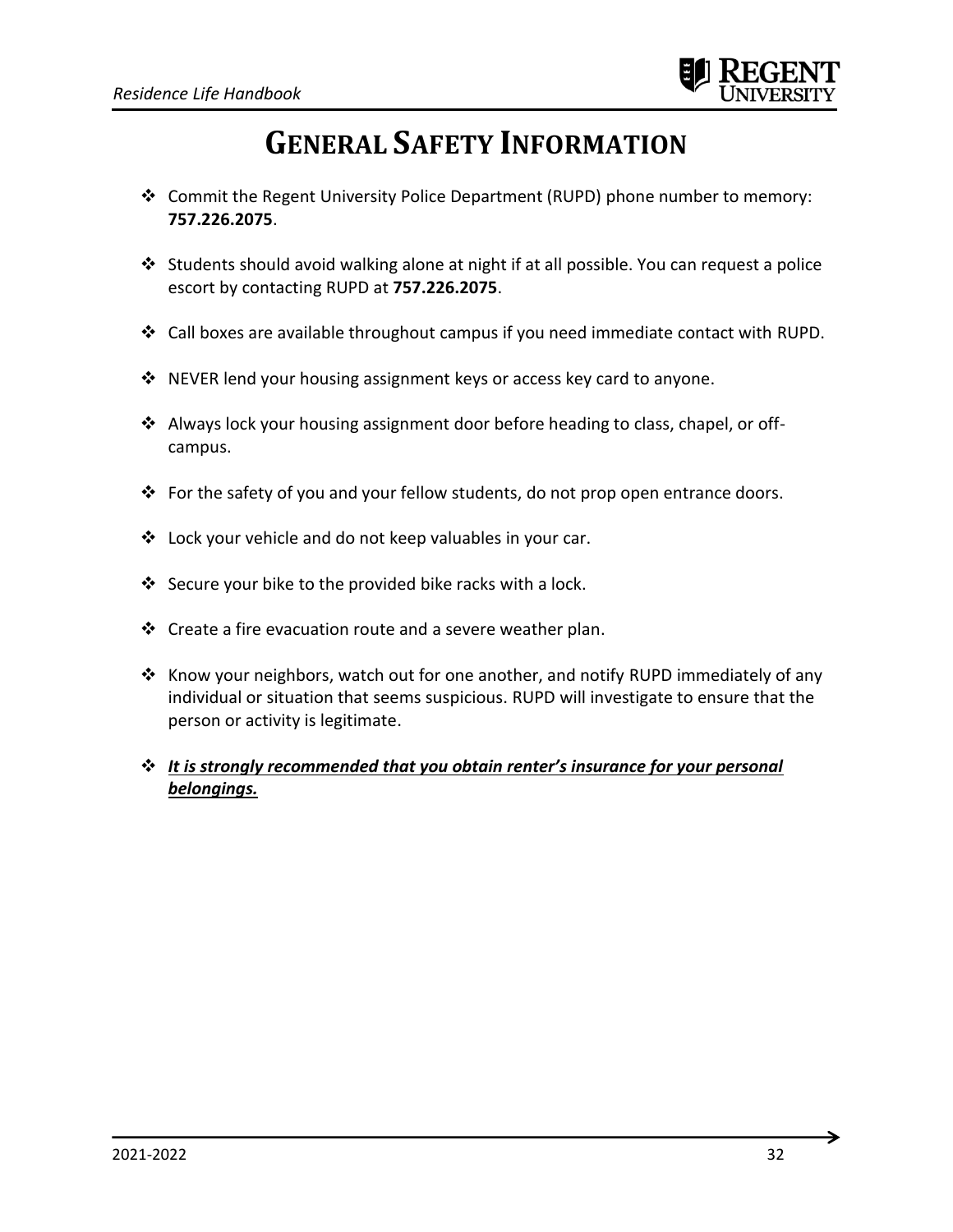

# **FINDING COMMON GROUND: A "HOW TO" GUIDE FOR ROOMMATES**

No two people are the same. You may have a lot in common with other people when it comes to your likes and dislikes in music, movies, and food. When it comes to things like sleeping and studying habits, however, people tend to have routines and practices in place that are uniquely their own.

When living with a roommate, individuals with different habits must learn to share a space with each other. In some cases, roommates can adapt very easily to one another's schedules and customs. In other cases, roommates can experience some difficulty in adjusting to sharing a space with someone that may not go to bed as early or late as them, come from the same background as them or have the same interests as them.

To help make your transition into life with a roommate a smooth one, please consider the following:

- ❖ **Learn to compromise.** Regardless of your roommate situation, you must realize that you and your roommate will be different in small or big ways. Be flexible with and understanding of your roommate and her/his differences. Both roommates must learn how to compromise in order to make the relationship a successful one.
- ❖ **Communicate regularly.** It seems easy enough. In reality, however, talking to someone about a frustration or concern you may have with him/her can be very difficult to do. Keeping an open line of communication with your roommate is critical because leaving concerns and frustrations unaddressed over time can lead to a meltdown or explosive argument that is not about one specific issue but, rather, about several differences.
- ❖ **Use "I" statements.** When talking to your roommate about some difficulties you may be experiencing in the relationship use "I" statements to take ownership of your concerns and feelings. For example: "I feel frustrated when I can't go to sleep at night because your music is being played loud until 3am. Please use headphones starting at midnight." This is a more productive way of explaining how you feel, what is happening to make you feel this way and what can be done to resolve the situation. Pointing fingers, arguing, accusing and shouting only produce more conflict.
- ❖ **Put yourself in your roommate's shoes.** Always be sure to consider your roommate's perspective if a disagreement arises. For example, if your roommate has an 8am class but you do not have class until noon the next morning and you decide to invite a bunch of friends over for a move marathon…how might that impact him/her?